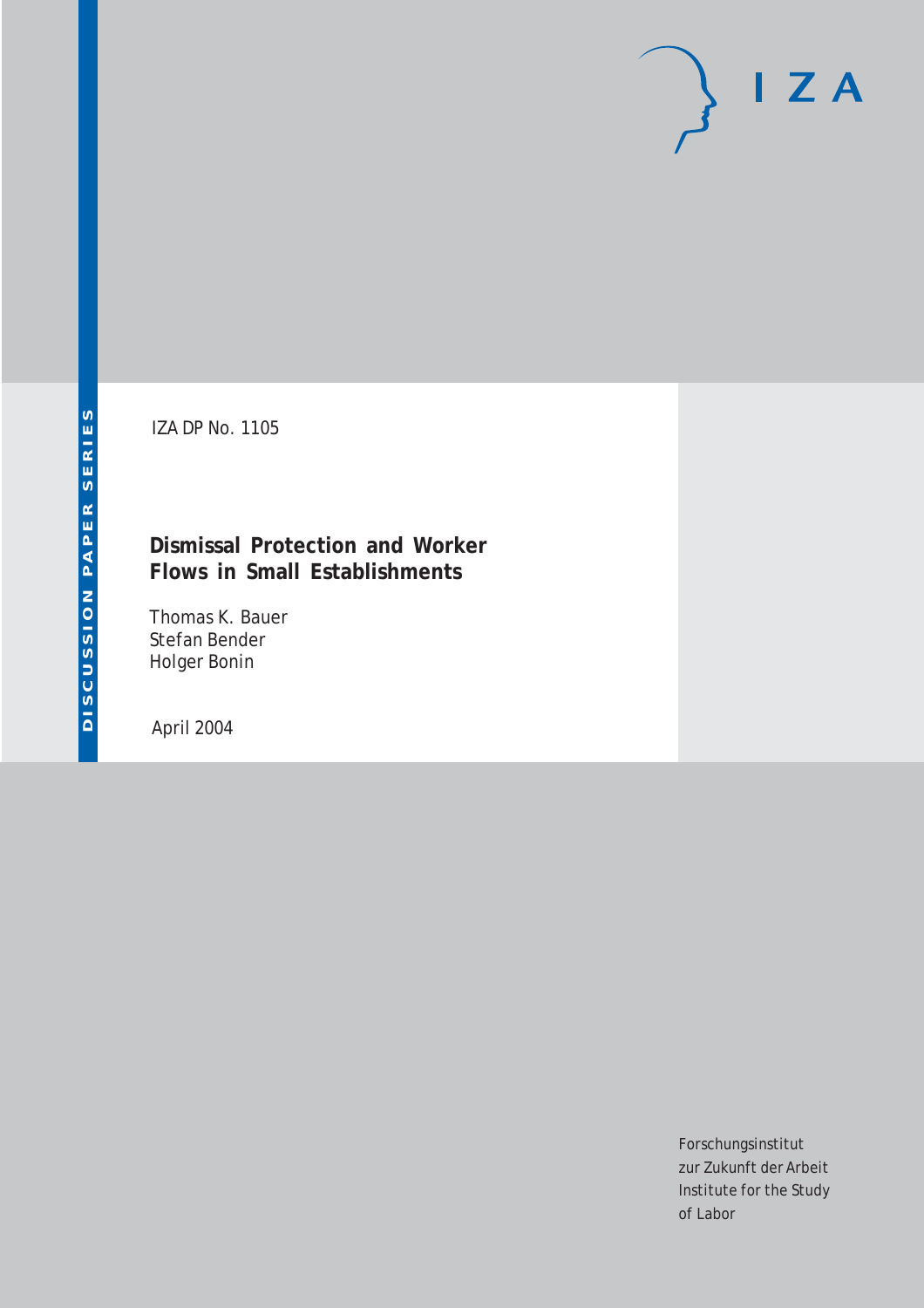# **Dismissal Protection and Worker Flows in Small Establishments**

# **Thomas K. Bauer**

*Ruhr-University Bochum, RWI Essen, CEPR and IZA Bonn* 

#### **Stefan Bender**

*IAB, Nuremberg* 

#### **Holger Bonin**

*IZA Bonn*

Discussion Paper No. 1105 April 2004

IZA

P.O. Box 7240 53072 Bonn Germany

Phone: +49-228-3894-0 Fax: +49-228-3894-180 Email: [iza@iza.org](mailto:iza@iza.org)

Any opinions expressed here are those of the author(s) and not those of the institute. Research disseminated by IZA may include views on policy, but the institute itself takes no institutional policy positions.

The Institute for the Study of Labor (IZA) in Bonn is a local and virtual international research center and a place of communication between science, politics and business. IZA is an independent nonprofit company supported by Deutsche Post World Net. The center is associated with the University of Bonn and offers a stimulating research environment through its research networks, research support, and visitors and doctoral programs. IZA engages in (i) original and internationally competitive research in all fields of labor economics, (ii) development of policy concepts, and (iii) dissemination of research results and concepts to the interested public.

IZA Discussion Papers often represent preliminary work and are circulated to encourage discussion. Citation of such a paper should account for its provisional character. A revised version may be available on the IZA website ([www.iza.org](http://www.iza.org/)) or directly from the author.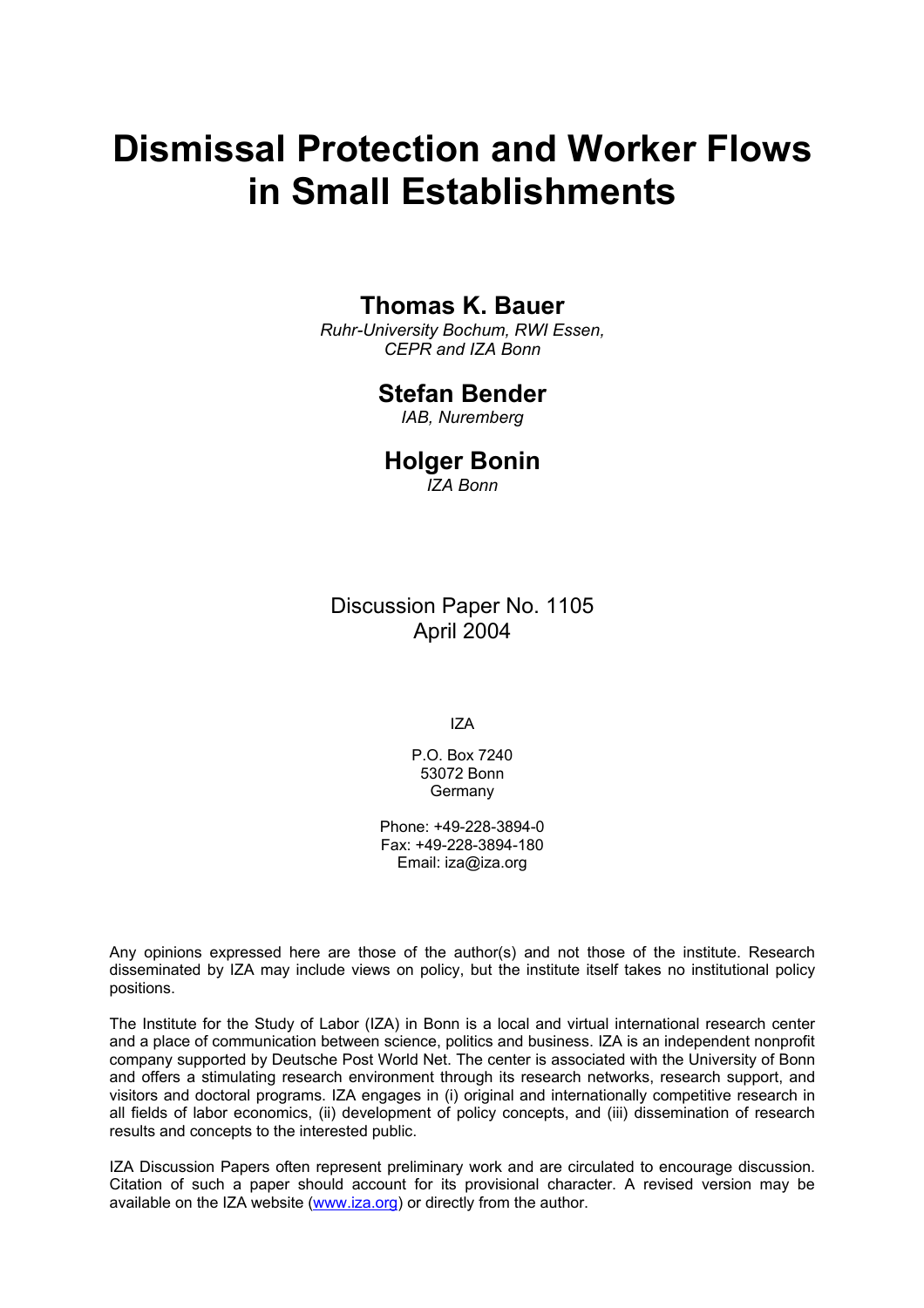IZA Discussion Paper No. 1105 April 2004

# **ABSTRACT**

# **Dismissal Protection and Worker Flows in Small Establishments**[∗](#page-2-0)

Based on a large employer-employee matched data set, the paper investigates the effects of variable enforcement of German dismissal protection legislation on the employment dynamics in small establishments. Specifically, using a difference-in-differences approach, we study the effect of changes in the threshold scale exempting small establishments from dismissal protection provisions on worker flows. In contrast to the predictions of the theory, our results indicate that there are no statistically significant effects of the dismissal protection legislation on worker turnover.

JEL Classification: J21, J23, J58

Keywords: employment protection, linked employer-employee data set, difference-in-differences, Germany

Corresponding author:

Holger Bonin IZA Bonn P.O. Box 7240 53072 Bonn Germany Email: [bonin@iza.org](mailto:bonin@iza.org)

 $\overline{a}$ 

<span id="page-2-0"></span><sup>∗</sup> Parts of this paper were written while Stefan Bender was visiting IZA. We would like to thank Michael Fertig, Christoph M. Schmidt, and the participants of the IZA Brown-Bag Seminar for their helpful comments on earlier drafts of the paper.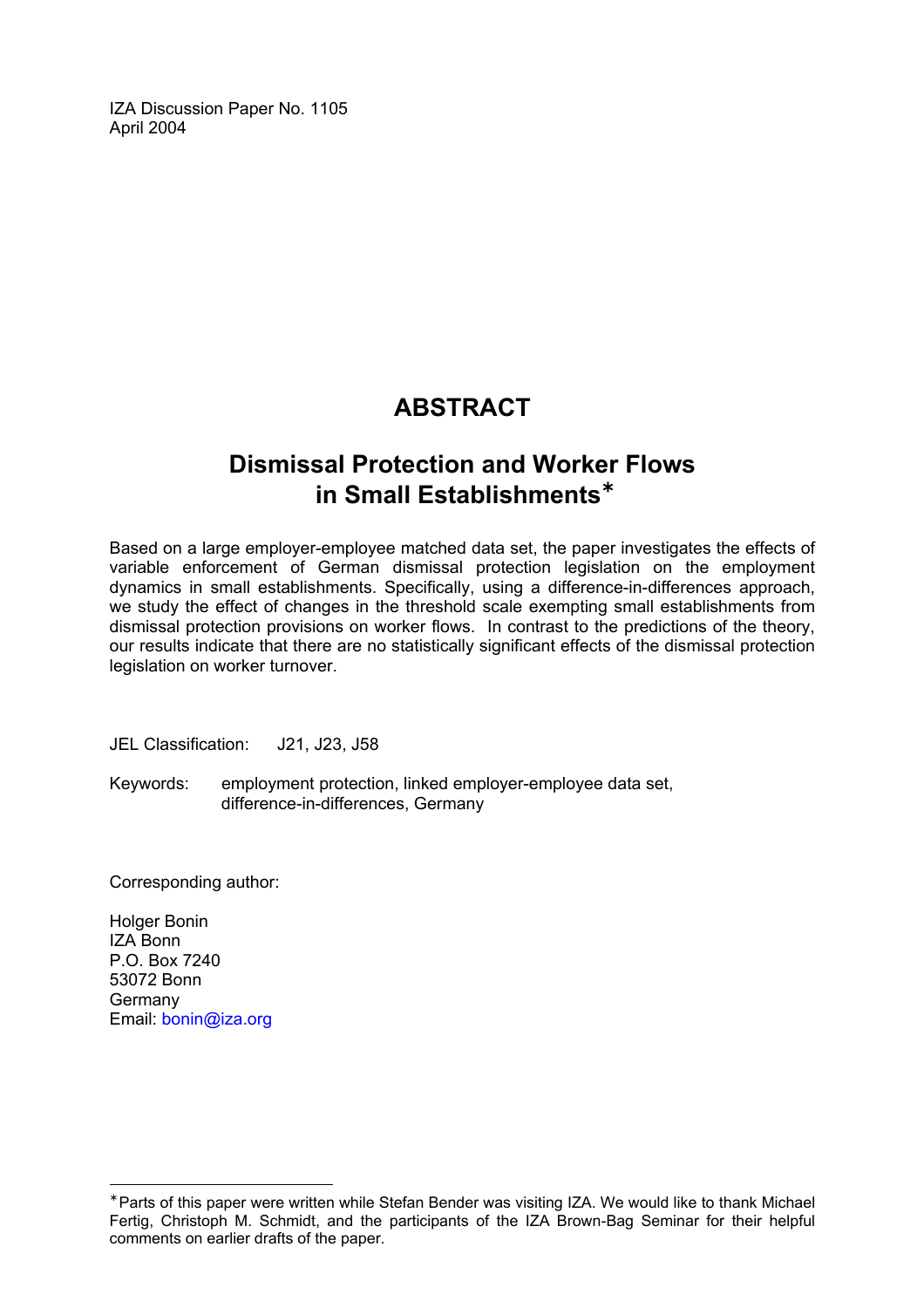# 1 Introduction

In December 2003, a broad coalition in the German parliament approved a set of reforms aimed at reducing the country's high structural unemployment. One element of the reforms is a change in the coverage of small establishments by the dismissal protection code. Specifically, the threshold determining coverage has moved from five to ten workers starting in January 2004. The recent amendment followed two previous changes in only a decade. In 1996, the center-right government under Chancellor Kohl had already raised the exemption threshold from five to ten employees; yet the center-left government under Chancellor Schröder after winning the general elections rescinded this change in January 1999.

Similar to Germany, most European countries exempt firms operating below a certain threshold scale from employment protection legislation. So far, only few studies have empirically analyzed the impact of these thresholds in employment protection legislation on the distribution of firm sizes and the hiring and firing behavior of small firms. The lack of attention is surprising, since small-sized entities represent a substantial share of all firms and total employment. In addition, variable enforcement is a source of within-country variation helping to identify the effects of employment protection legislation on employment outcomes in general.

This paper investigates the effects of dismissal protection on small firms using a large administrative employer-employee matched data set of West German establishments with less than 30 employees. As the rules for exemption from dismissal protection legislation changed over the period covered by the data, we identify the impact of dismissal protection legislation on employment not only along the establishment size dimension. We also analyze employment dynamics of treated establishments before and after the reforms using a difference-in-differences approach.

The paper improves upon previous contributions in several ways. Most importantly, we study gross worker flows, i.e. the total number of hirings and separations, while the few available estimates of threshold effects based on firm level data are confined to *net* changes in employment stocks. Analysis of worker flows is clearly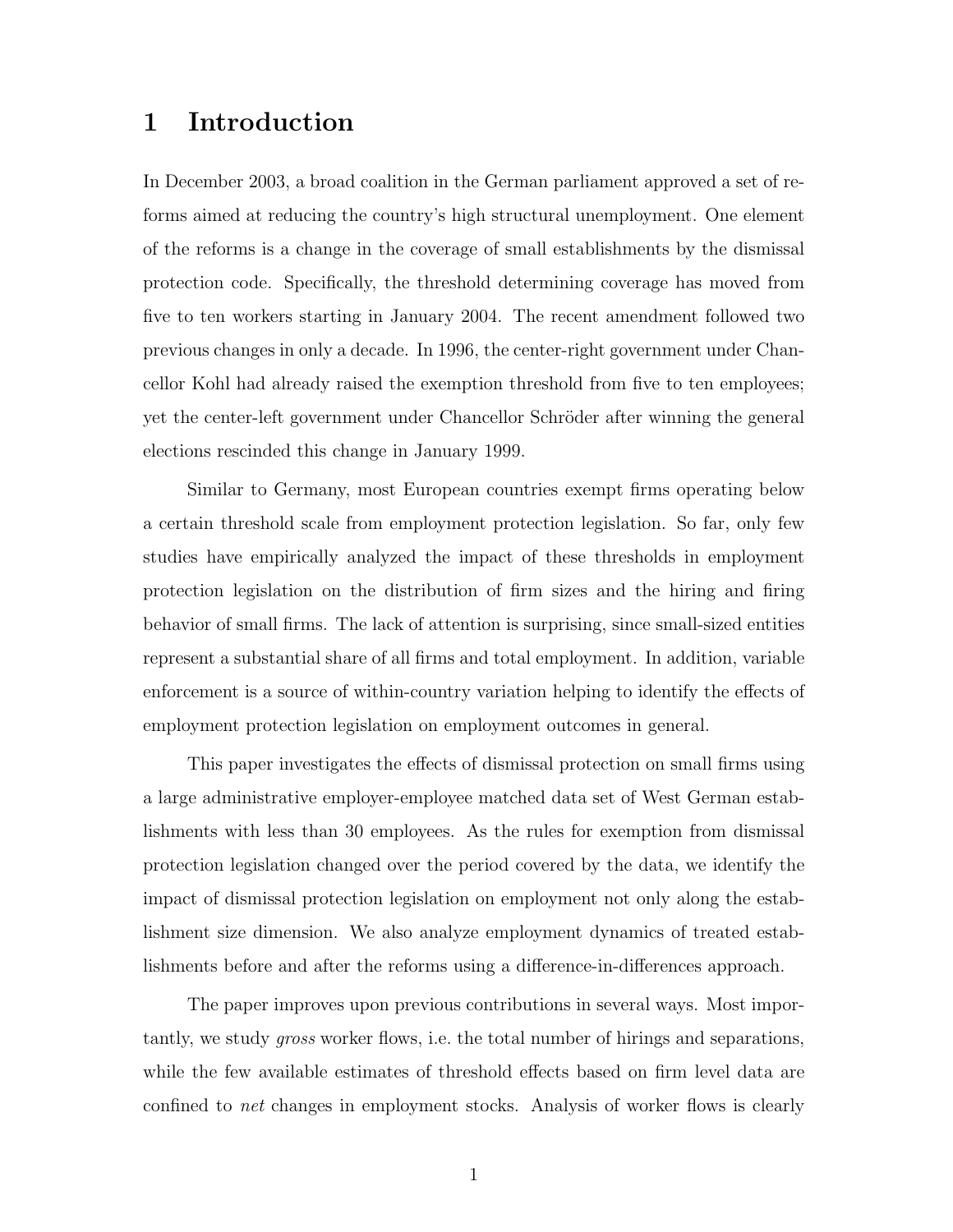preferable, since it is closer to the propositions offered by economic theory. Secondly, we start from a very large sample of employers which in particular does not underrepresent the smallest units. Finally, our data refer to the unit of employment for which the exemption threshold scale is actually defined, i.e. establishments rather than firms.

We present estimates based on a cross-sectional approach indicating threshold effects in line with the predictions of basic economic theory. These estimates, however, rely on rather strong identification assumptions and are not robust. Estimates based on a difference-in-differences approach, which are robust, do not confirm a significant correlation between worker flows and the stringency of dismissal protection. This result is in contrast to the previous empirical evidence which taken together suggests a small but significantly positive effect of weaker dismissal protection on employment dynamics in exempted firms.

The paper proceeds as follows. The next section shortly reviews the theoretical and empirical literature. Section 3 describes the institutions of dismissal protection legislation in Germany and discusses our data. Section 4 presents results for crosssectional and difference-in-differences estimation strategies. Section 5 concludes by discussing possible reasons why the empirical findings do not confirm the theoretical expectations.

#### 2 Theoretical and Empirical Literature

Like other forms of mandatory employment protection, dismissal protection legislation generates non-wage labor costs, unless it is offset by proportionate wage changes through efficient labor contracts (Lazear 1990). These costs, interpreted as a resource cost per worker, reduce the profitability of firms and therefore output and employment. In addition, there might be a substitution effect reducing labor demand depending on the degree of substitutability or complementarity to other factors of production. These negative effects aggravate if protection of insiders is a source of imposing contracting costs on employers (Lindbeck and Snower 1988). However, eco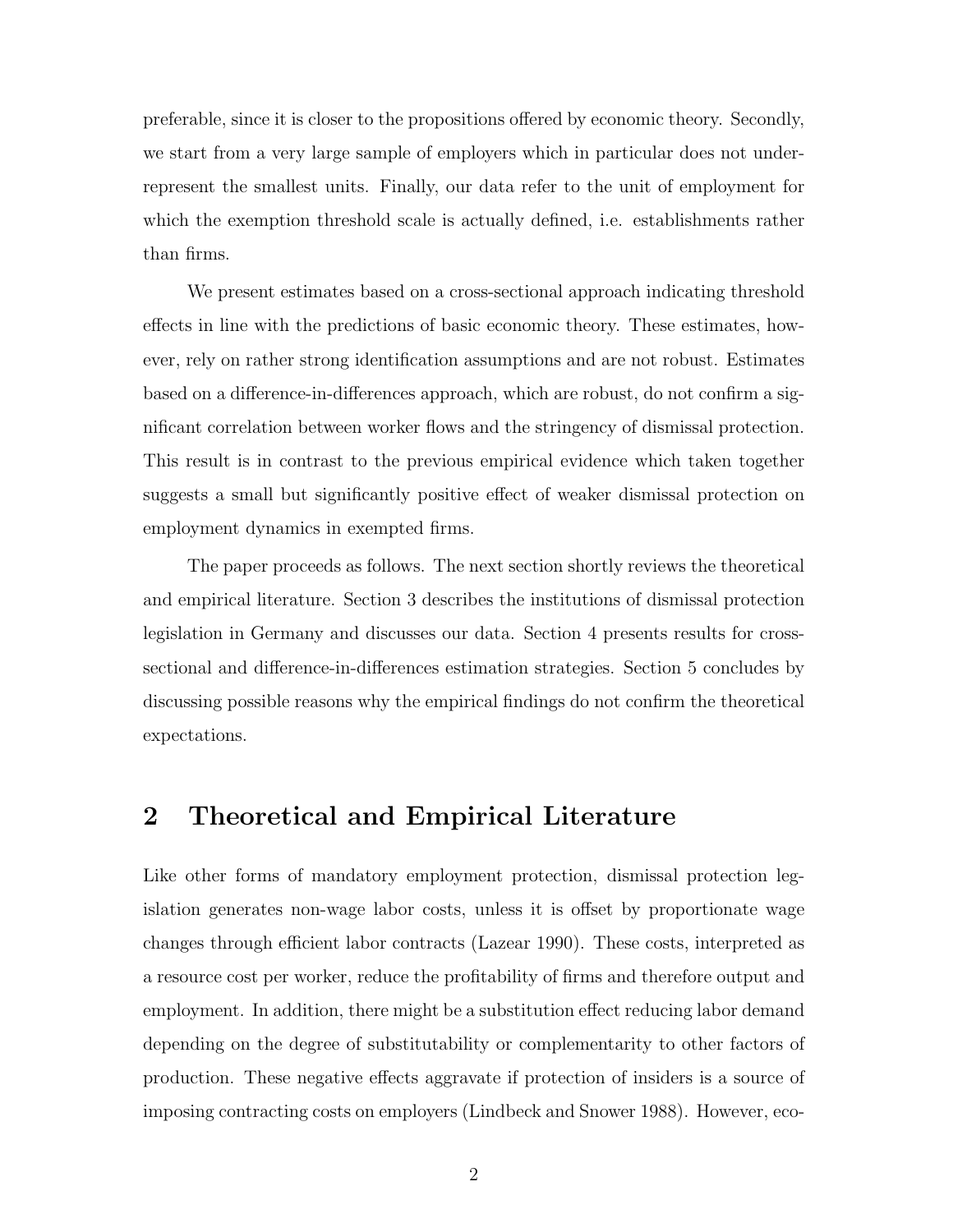nomic theory also provides arguments in support of employment enhancing effects of employment protection legislation. Labor productivity might increase due to improved training incentives and better job matches (Mortensen and Pissarides 1999). Mandatory dismissal protection may improve the employer-employee relationship by providing insurance against unemployment if insurance markets affected by moral hazard do not provide sufficient coverage (Pissarides 2001).

A more specific interpretation of dismissal protection is that as a tax on labor shedding. Economic theory then relates to worker flows. The basic prediction is a negative correlation between the level of adjustment costs and both hiring and separation rates. During a recession, the wedge between the cost of dismissing a worker and the marginal worker's product leads to fewer firings. Firms rather let employment decline via quits. During a boom, the wedge between the product of the marginal worker and the present value of costs incurred in case of a dismissal later on reduces hirings. If firms are flexible to accommodate shocks by adjusting working hours, these effects are intensified (Hamermesh 1988).

As hiring and firing incentives work in opposite directions, the impact of mandated adjustment costs on employment stocks is theoretically ambiguous. In a partial equilibrium framework, Bentolila and Bertola (1990) and Bertola (1992) show that the direction of the employment effect hinges on the specific functional form of labor demand and the discount rate applied to evaluate future firing events. The conclusion of ambiguous average employment effects is also prevalent in general equilibrium models (Ljungqvist 2002).

In summary, though economic theory does not provide a clear-cut hypothesis about the impact of more stringent dismissal protection on employment stocks, the predicted effect on worker flows is unambiguously negative. The theory of dismissal protection furthermore suggests several structural effects. Worker reallocation may slow down more in sectors facing relatively volatile demand than in sectors facing relatively stable demand (Alvarez and Veracierto 1998). Furthermore, non-uniform enforcement may create a dual labor market: firms expand on jobs with less stringent dismissal protection provisions like part-time or fixed-term work (Saint-Paul 1996).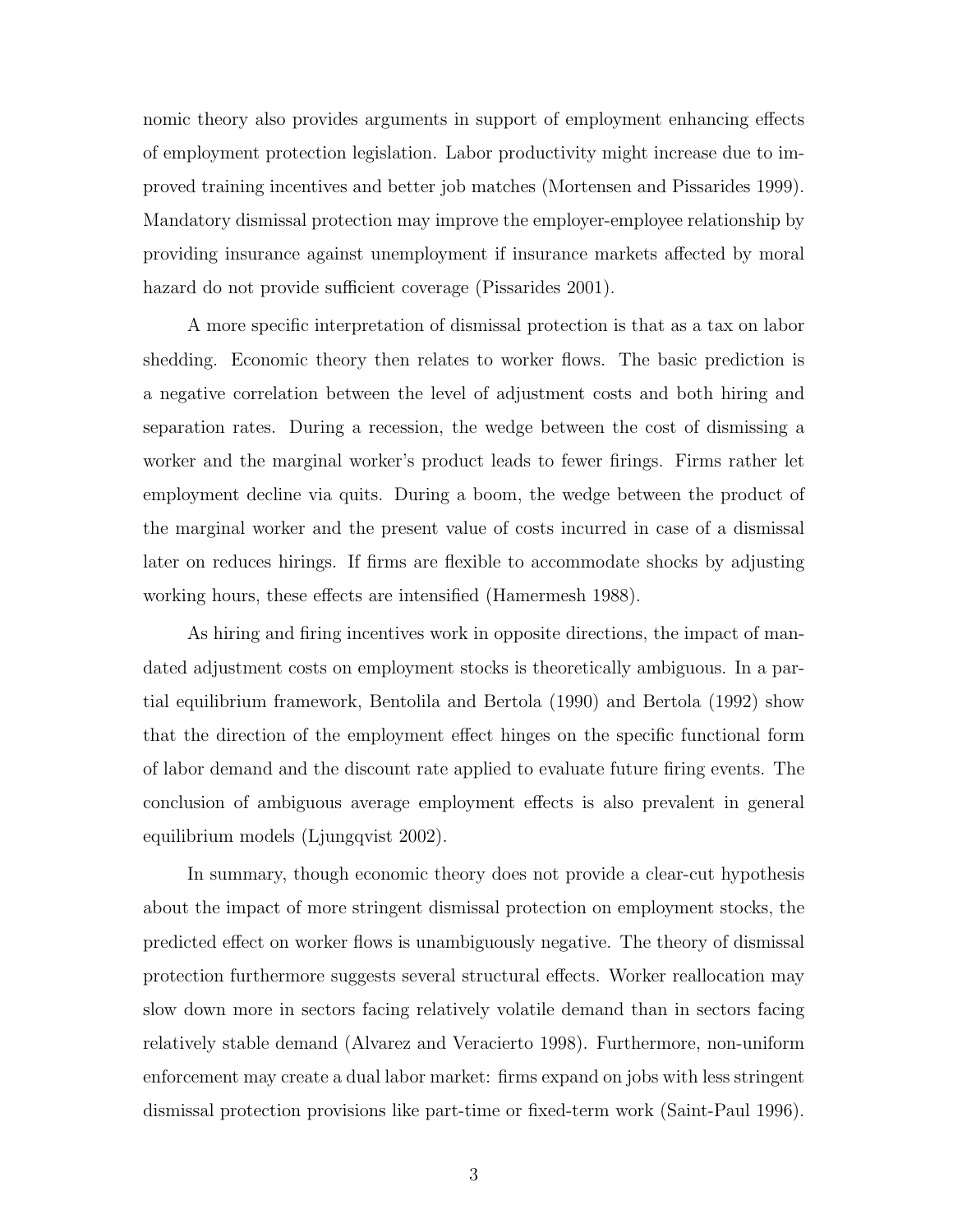More generally, firms may engage in strategic behavior to avoid institutional constraints. If exemption is possible on the basis of a threshold scale, larger firms could split into formally independent units. Smaller firms could stop growing to elude the institutional constraint (Borgarello, Garibaldi, and Pacelli 2003).

The available empirical evidence for the impact of employment protection legislation on employment stocks and flows, surveyed by Addison and Teixeira (2001), does not clearly support the theoretical predictions. A vast majority of the empirical literature follows Lazear (1990) in exploiting cross-country variation in index values for the stringency of employment protection legislation, as created for example by the OECD (1999). The only robust empirical finding in this literature is that more stringent employment protection reduces flows into and out of unemployment. The results concerning employment flows are ambiguous, while the estimated effects on aggregate employment stocks are mostly insignificant.

An alternative strand of the literature working with macroeconomic data analyzes the impact of dismissal protection legislation through estimated parameters for the speed of labor adjustment in response to output shocks. In the context of a standard dynamic labor demand framework for Germany, Kraft (1993), Abraham and Houseman (1994) and Hunt (2000) do not find any evidence that a legal amendment in 1985 aimed at reducing dismissal costs fostered employment adjustment.

The empirical results obtained from aggregated data could be criticized on several grounds. In cross-country studies, significant effects mostly arise from the international variation in regulations. Because of the limited time-series variation, it is difficult to gauge the impact of specific legislation and hardly possible to correct for the interaction of employment protection legislation with other institutional features (Bertola and Rogerson 1997). Single-country studies rely on strong identification assumptions to establish a correlation between dismissal protection legislation and labor market outcomes: it is difficult to disentangle dismissal costs from other costs of adjustment. In any case, there is a possibility of aggregation bias masking heterogeneous behavior at the micro level.

Although it seems preferable to work with appropriately disaggregated data,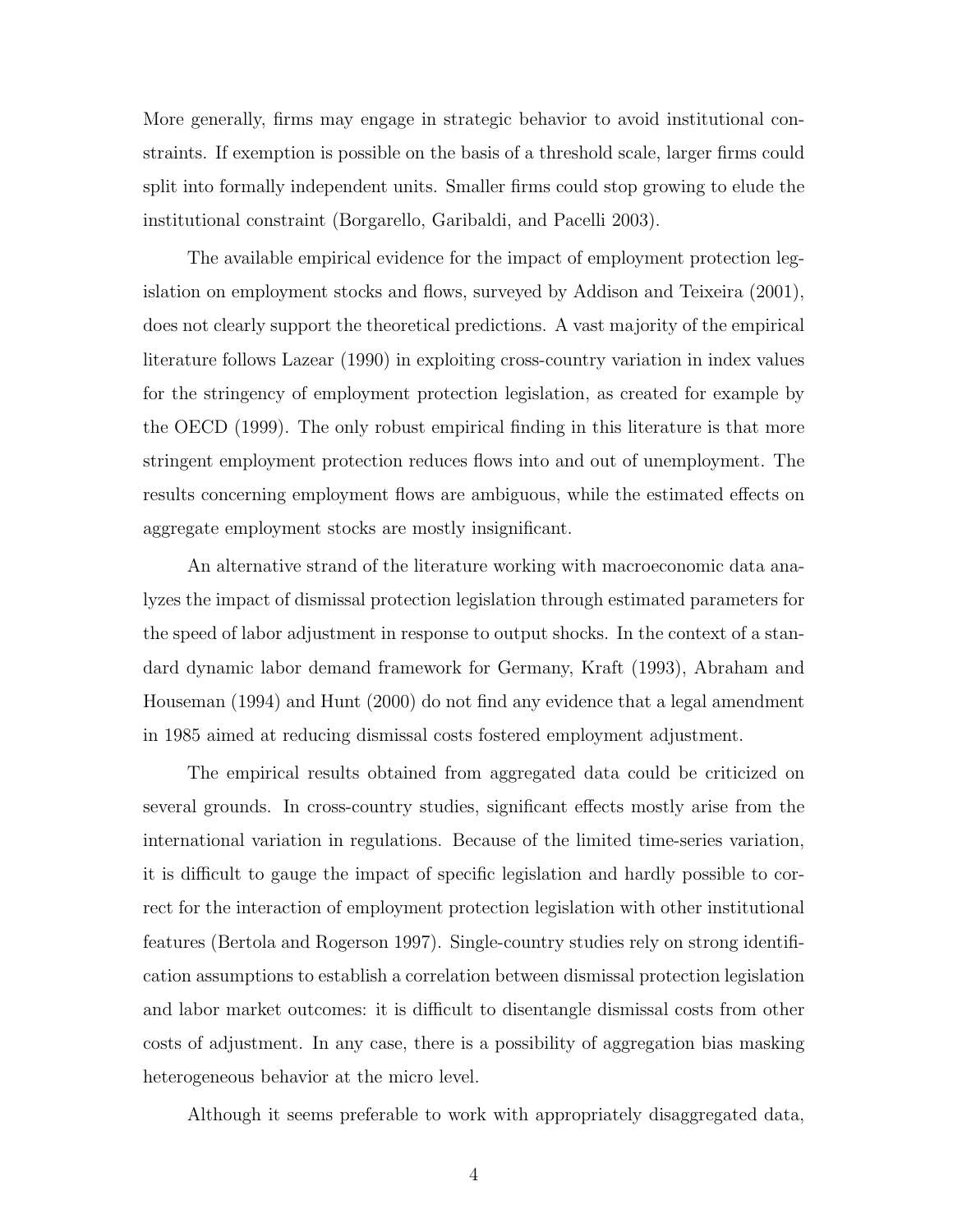relatively few studies analyze the impact of employment protection legislation at the firm or worker level. This literature exploits two types of within-country variation. A first source of identification is changes in regulations that constitute quasi-natural experiments. Based on labor market reforms in South America, Kugler (2004) and Saavedra and Torero (2004) estimate that lower firing costs significantly reduce the duration of individual employment.

A second source of identification is variable enforcement of regulations. On the one hand, in many countries certain groups of workers are better or worse protected against dismissal than a reference group. Along this dimension, Acemoglu and Angrist (2001) estimate a negative impact of specific protection legislation for disabled workers in the United States on the hiring probabilities of this group. This identification strategy may yield biased results, however, if agents can switch between the flexible and the rigid segment of the workforce.

On the other hand, typically certain employers are exempted from the most stringent provisions for employment protection. Along this dimension, Borgarello, Garibaldi, and Pacelli (2003) study the impact of a 15-employee-threshold in the Italian dismissal protection legislation on the distribution of firm sizes. Their empirical results support the hypothesis that the threshold has a significant but small negative impact on employment growth in exempted firms. Additional estimates by Boeri and Jimeno-Serrano (2003) exploring the same data and institutional setting do not confirm this finding. Their results rather indicate that firms operating below the exemption threshold are more dynamic in the sense of experiencing higher job destruction. Both studies take an empirical approach based on the matrix of aggregate transition probabilities between firm sizes. Hence ignoring valuable information at the disaggregate level, they may not appropriately control for firm heterogeneity.

Verick (2004) presents some significant evidence that a tightening of the exemption threshold through a change in the German dismissal protection legislation was associated with a lower probability of employment growth in the treated establishments. However, the underlying data drawn from the IAB-Betriebspanel is not representative for the population of small establishments in Germany. The study furthermore does not analyze worker flows.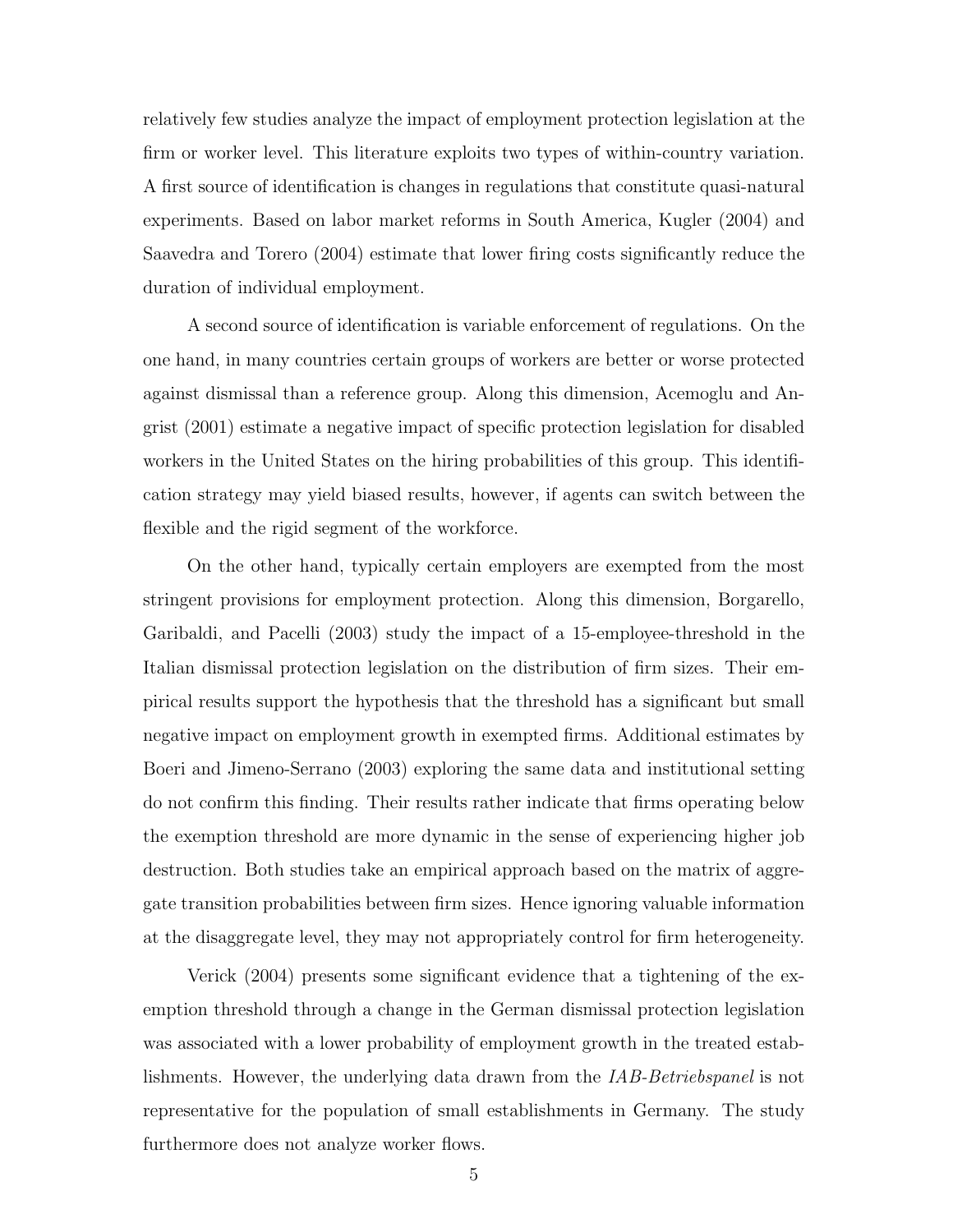# 3 The Case of Germany

#### 3.1 Dismissal Protection Legislation in Germany

In Germany, several legal provisions governing the relationship between employers and employees depend on firm size. Employment protection legislation in many areas exempts small units altogether, or at least allows them to operate under less stringent arrangements. An example for the latter is the rules concerning dismissal. Statutory protection against dismissal is generally provided under the provisions of the German Civil Code (Bürgerliches Gesetzbuch) in combination with the Protection Against Dismissal Act (Kündigungsschutzgesetz).<sup>1</sup> However, the more stringent constraints on dismissals under the Protection Against Dismissal Act (PADA) do not apply to businesses employing less than a certain minimum number of workers.

Several criteria determine if the PADA applies. First, the employer must operate below the exemption threshold permanently. Consequently, employees on fixedterm contracts or employed for less than six months per year, vocational trainees and certain 'marginal' part-timers with irregular wages do not count in calculating the number of employees in a unit. Second, legislation concerns dependent employees, which excludes owners, consultants and family members without a labor contract. Third, the threshold scale is based on the concept of full-time equivalent employees. Part-time employees are given different weights depending on their contractual working hours. Finally, the exemption criteria apply to establishments, not firms. An establishment is a production unit at a single location. It can economically or legally depend on other establishments building up to a firm.

These rules apply to all establishments in the public and private sector, with the exception of private households being employers. If an establishment operates below the exemption threshold, it has the right to dismiss any worker provided that comparatively moderate Civil Code standards are met. If it is larger, the restrictions

<sup>&</sup>lt;sup>1</sup> In addition, collective bargaining agreements or individual employment contracts might include provisions for the case of dismissal. Since these are private contracts, they might serve as a means to allocate the rents from job stability, and therefore do not have an obvious effect on labor market performance.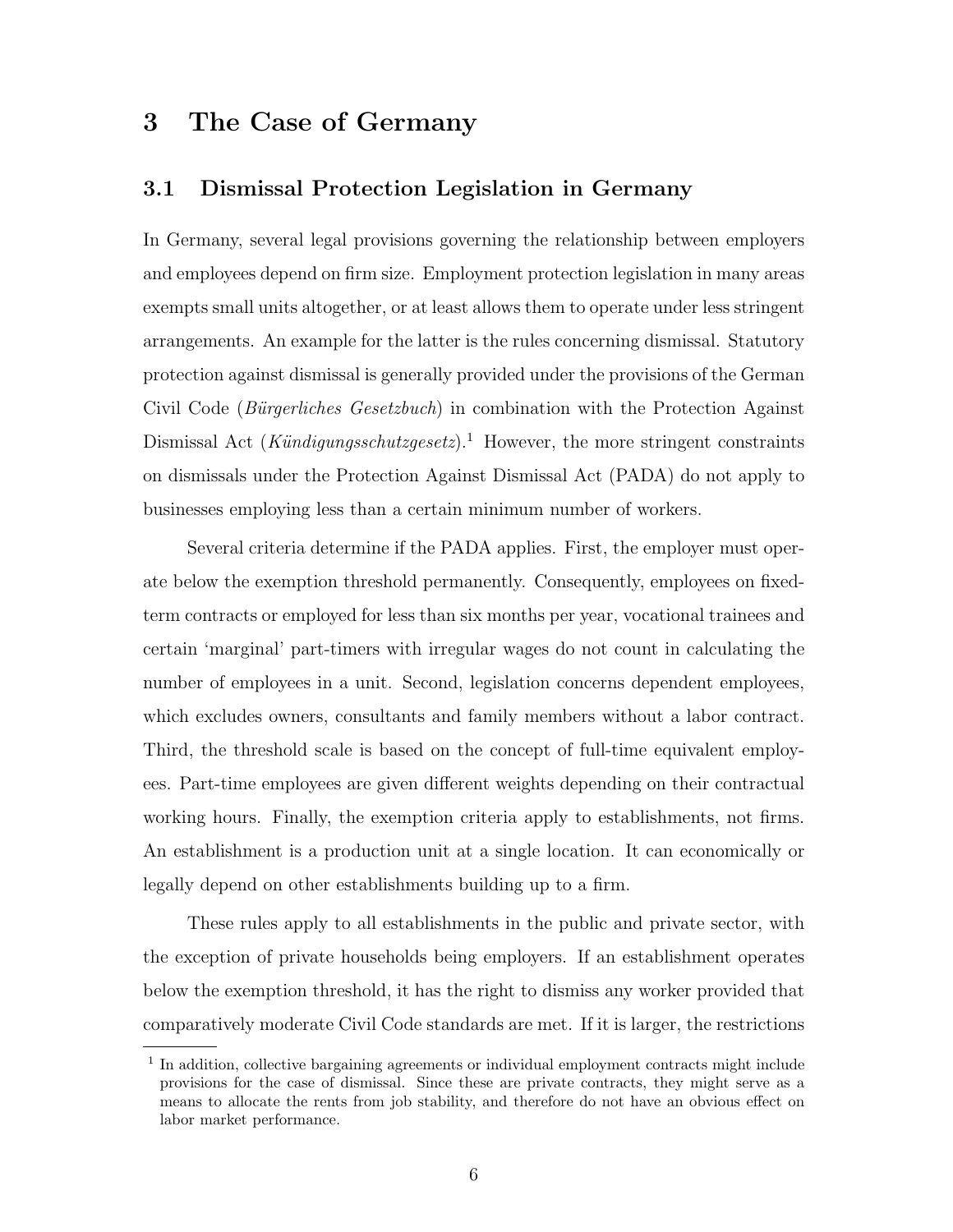on dismissal under the PADA apply to all workers counting for the threshold scale. According to the PADA, an employment relationship can only be terminated by way of three exceptions: (i) dismissal on grounds of personal incapability or health problems, (ii) dismissal on grounds of bad conduct, and (iii) redundancy in which case the employer is obliged to adhere to social selection criteria. If the employer could not substantiate one of these three reasons, Labor Courts would generally rectify a dismissal for the reason of fairness.

Some systematic guidelines for typical circumstances when dismissal is fair in accordance with the PADA have developed in case law. Employers must obey the principle of proportionality— dismissal generally is the last resort. This means that termination of the employment relationship is not permitted, if less severe remedies are available. In particular, training to another job within the establishment or an adjustment of working conditions including a wage change are considered reasonable alternatives to dismissal. As it is rather difficult for employers to prove that all requirements for legal dismissal are met, a high proportion of dismissal cases end in settlements, both in court and out of court. Settlements predominantly result in the employment relationship being cancelled in return for severance payments.

Even if the employee wins a dismissal case, there is statutory provision for Labor Courts to dissolve the employment relationship and rule a payment of compensation for job loss. Essentially, therefore, the German PADA does not operate as a barrier to dismissal but as a mechanism securing material compensation for the dismissed. But even in cases where the provisions for protection against unfair dismissal do not lead to a severance payment, uncertainty about legal positions imposes a latent cost upon establishments under the regulations of the PADA.

Since January 2004, the minimum establishment size for applicability of the PADA is the equivalent of ten full-time employees. Before, the exemption threshold scale changed repeatedly. First, in October 1996, the center-right government under Chancellor Kohl deregulated employment protection by lifting the traditional barrier of five employees. The amendment additionally exempted establishments operating with six to ten employees, which basically is the recently reinstated policy. The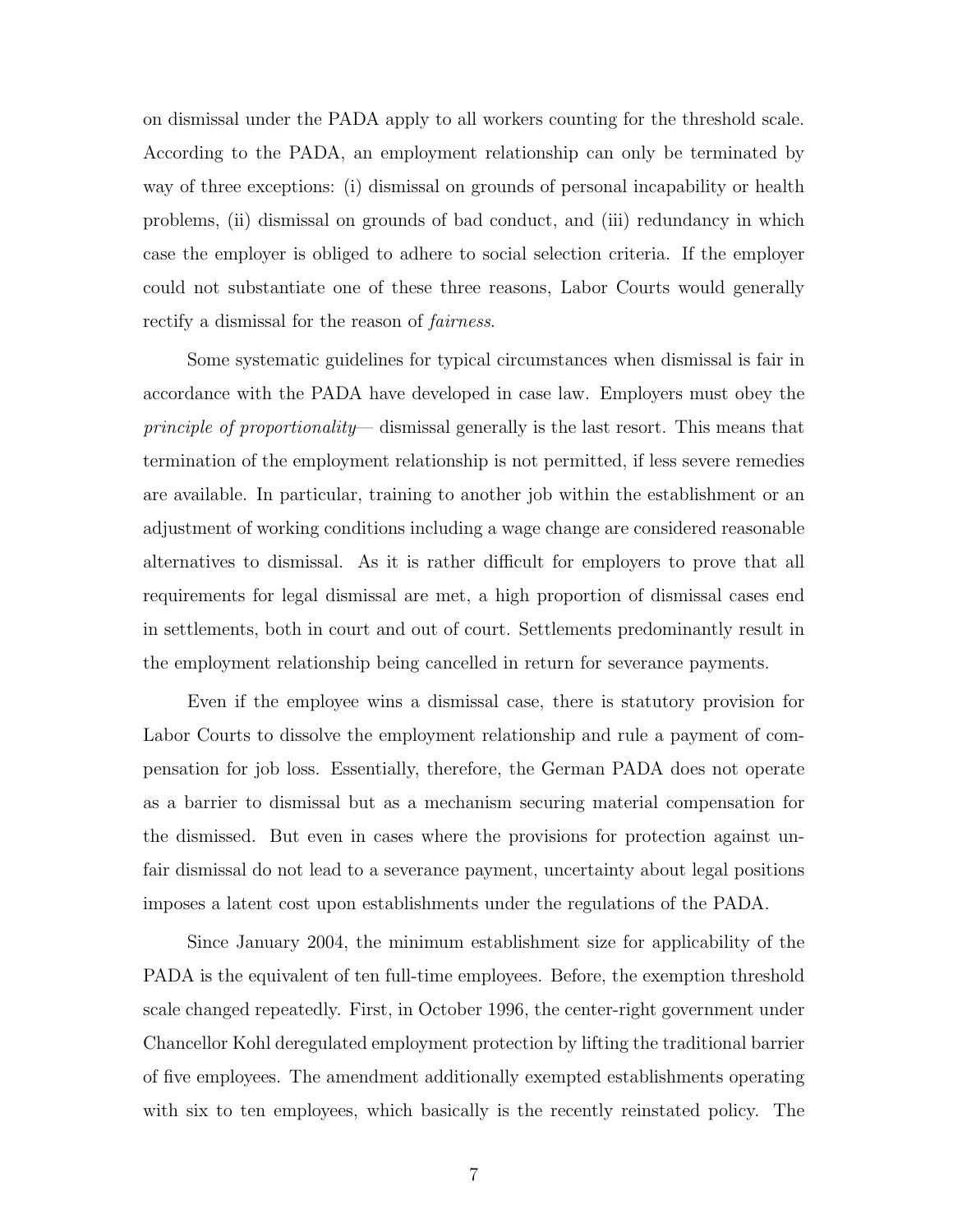liberalization potentially affected a substantial part of the work force. About 30% of all establishments, representing about 75% of all employees paying social insurance contributions, were operating under the provisions of the PADA when the reform was introduced. The more generous exemption policy eased dismissal in about 10% of all establishments, representing about 5% of all employees (Emmerich, Walwei, and Zika 1997). The amendment in October 1996 became immediately effective, however, only for new hires. Already employed workers were guaranteed the original level of protection against dismissal for a transition period of three years. This regulation will make it difficult to exactly identify the treatment group of the reform in the empirical analysis.

Even before the provisions for a gradual transition had expired, the newly appointed center-left government under Chancellor Schröder tightened dismissal protection legislation, by returning to the original threshold value of five employees. Thus, from January 1999, establishments employing six to ten employees once more operated under more stringent regulations for firings, whereas the growth dynamics of smaller units was possibly affected by behavior to avoid becoming subject to the PADA.

#### 3.2 Data

In the empirical analysis, we will use the German exemption policy concerning small businesses, and the repeated changes therein, to estimate the effect of dismissal protection legislation on employment dynamics of establishments in a neighborhood of the threshold. Our estimates are based on a large employer-employee data set specifically constructed for this research on the basis of the German *Employment* Statistics Register. The Employment Statistics Register is an administrative, event history panel data set of individuals based on the notifying procedure for the German health insurance, statutory pension scheme, and unemployment insurance. Employers are obliged to notify the social security agencies about the beginning and the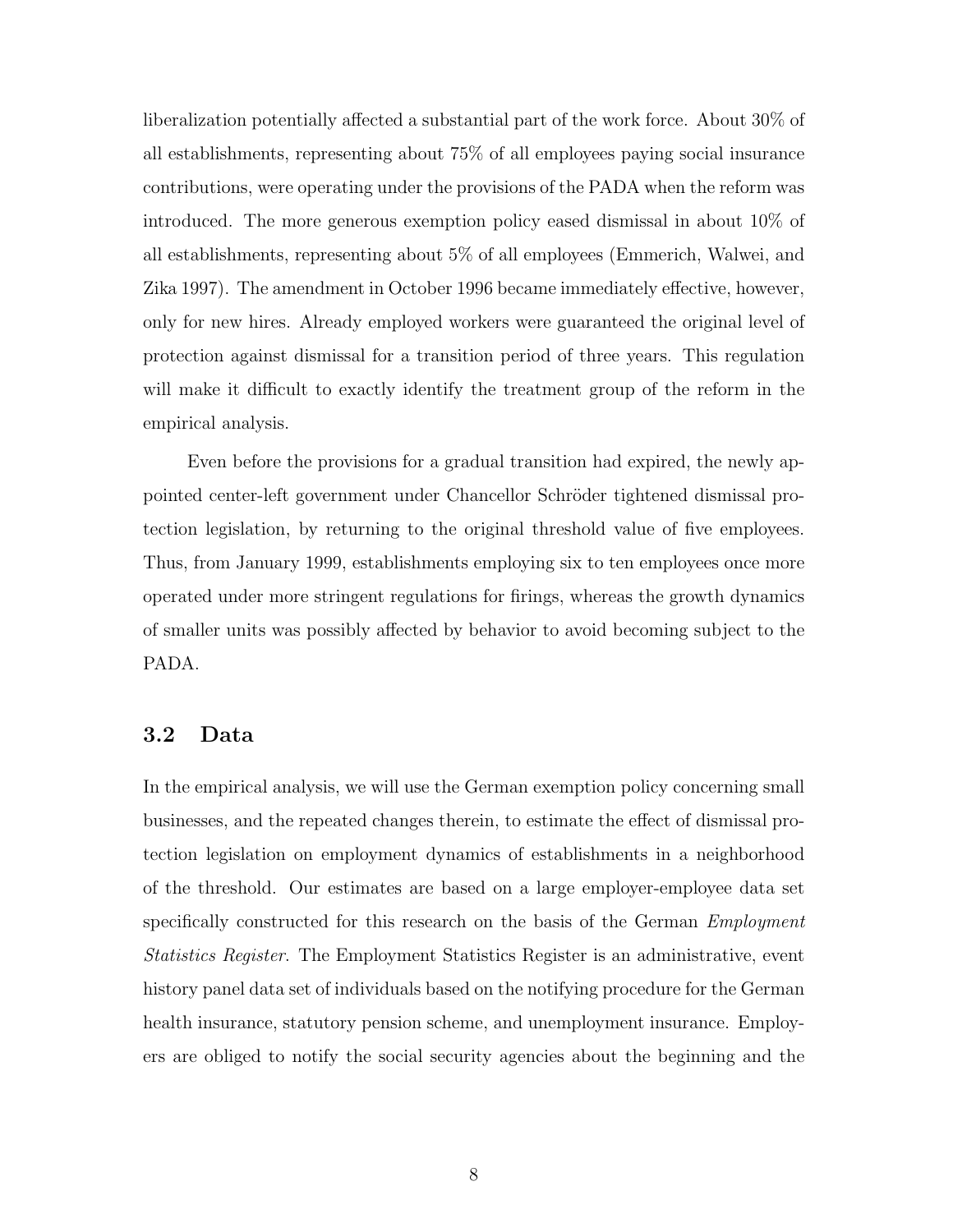termination of any employment relationship of workers covered by social insurance.<sup>2</sup> All workers employed by the same unit can be matched via an establishment identifier. Following the history of events recorded for a given establishment, it is possible to calculate the stock of employees at any given point in time. In determining establishment size, missing workers without a social insurance record could be a source of measurement error. Given that regular contracted workers, as those covered by the dismissal protection legislation, as a rule are statutory contributors to the social insurance agencies, this issue, however, does not seem to be of practical importance.

From this administrative data set, we took 5\% random cross-sections representative of West German establishments with less than 30 employees at the beginning of March 1995, March 1997, and March 1999, respectively. The original samples exclude all establishments in the highly subsidized agricultural and mining sectors, as well as non-profit firms. We further exclude all establishments in the shipping industry and all establishments active in aircraft transportation. These sectors are exempted from applicability of the PADA by specific legislation.

We follow employment behavior of sampled establishments in the course of the following twelve months. Specifically, we observe all hirings and separations of employees, though we cannot distinguish between layoffs and quits. We exclude establishments not providing information for the full year as they exit from the panel.<sup>3</sup> Survival probabilities are a positive function of firm size. The sample available for the empirical analysis therefore contains relatively more larger establishments than smaller establishments. Our working sample consists of 53,041 establishments with almost 281.0 thousand employees in March 1995, 54,355 establishments with almost 289.1 thousand employees in March 1997, and 54,900 establishments with slightly more than 289.1 thousand employees in March 1999.

Figure 1 illustrates the construction of our sample together with the timing of the two policy changes under study. Timing is an important issue in the context of

<sup>2</sup> See Bender, Haas, and Klose (2000) for more detailed information about the Employment Statistics Register and the notifying procedure.

<sup>&</sup>lt;sup>3</sup> Exiting establishments may go out of business, merge with other establishments or divide into new legal entities. Since the data does not distinguish between the different reasons, we cannot be sure that firms engage in strategic exit and entry behavior. The Constitutional Court has ruled out, however, that firms achieve exemption from the PADA by splitting into smaller units.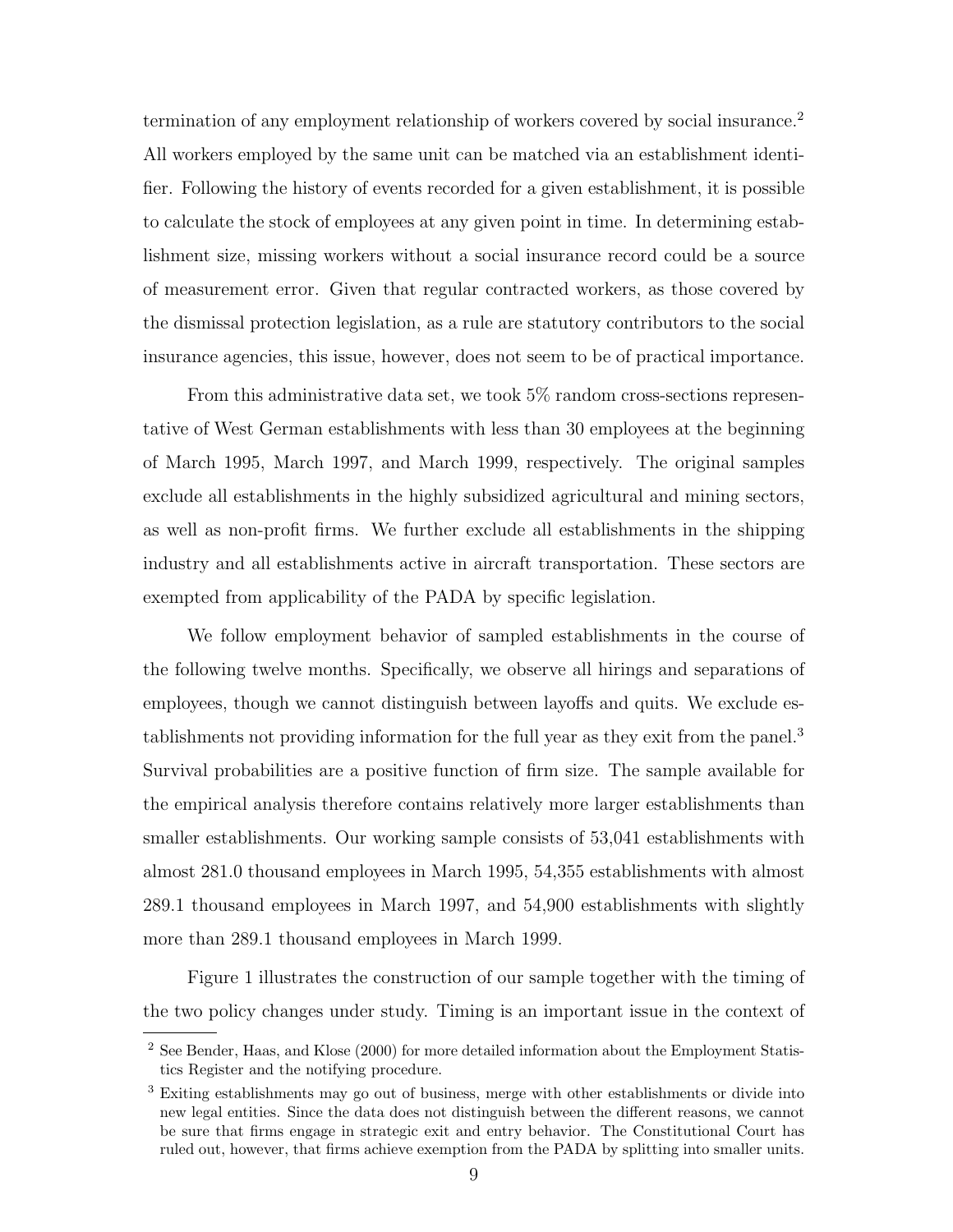policy evaluation, because statistical identification of policy effects is contaminated if agents have the chance to modify their behavior in anticipation of the treatment (the so-called Ashenfelter-dip problem). Our first time frame ends seven months before the minimum firm size for exemption from the PADA was lifted in October 1996. A review of the political debate preceding this step suggests that this period is sufficient to preclude anticipation effects. The discussion about the amendment only intensified from April 1996.

The second time frame starts five months after the change in the threshold value from five to ten employees and ends ten months before the reinstatement of the original regulations. We acknowledge that the observation window might begin too early for the reform to unfold its full labor market effects, especially in view of the arrangements made for a gradual transition. A time frame closer to the implementation of the second reform, however, does not seem appropriate. This reform played an important role in the Social Democrats' campaign to win the general elections in September 1998, and the landslide win of the center-left bloc was easily foreseeable.

During the time period covered by the third observation window, the reform of January 1999 was probably generally perceived as being permanent. At least there was no indication that the government would soon once more deregulate dismissal protection. Again, the time frame is probably too close for the reform effects to fully unfold. However, we cannot work with a later sample period due to data limitations. The accessible part of the Employment Statistics Register expires at the beginning of 2001. Many notifications for the final months of 2000 are missing, probably not at random.

In summary, the construction of the repeated cross-sectional samples allows us to be confident that the empirical analysis of the reform effects will not suffer from the Ashenfelter-dip problem. Given the relatively short distance of the observation windows from the implementation of the reform, the measured outcome variables, however, might not capture the full impact of the changes in dismissal protection legislation on employment dynamics.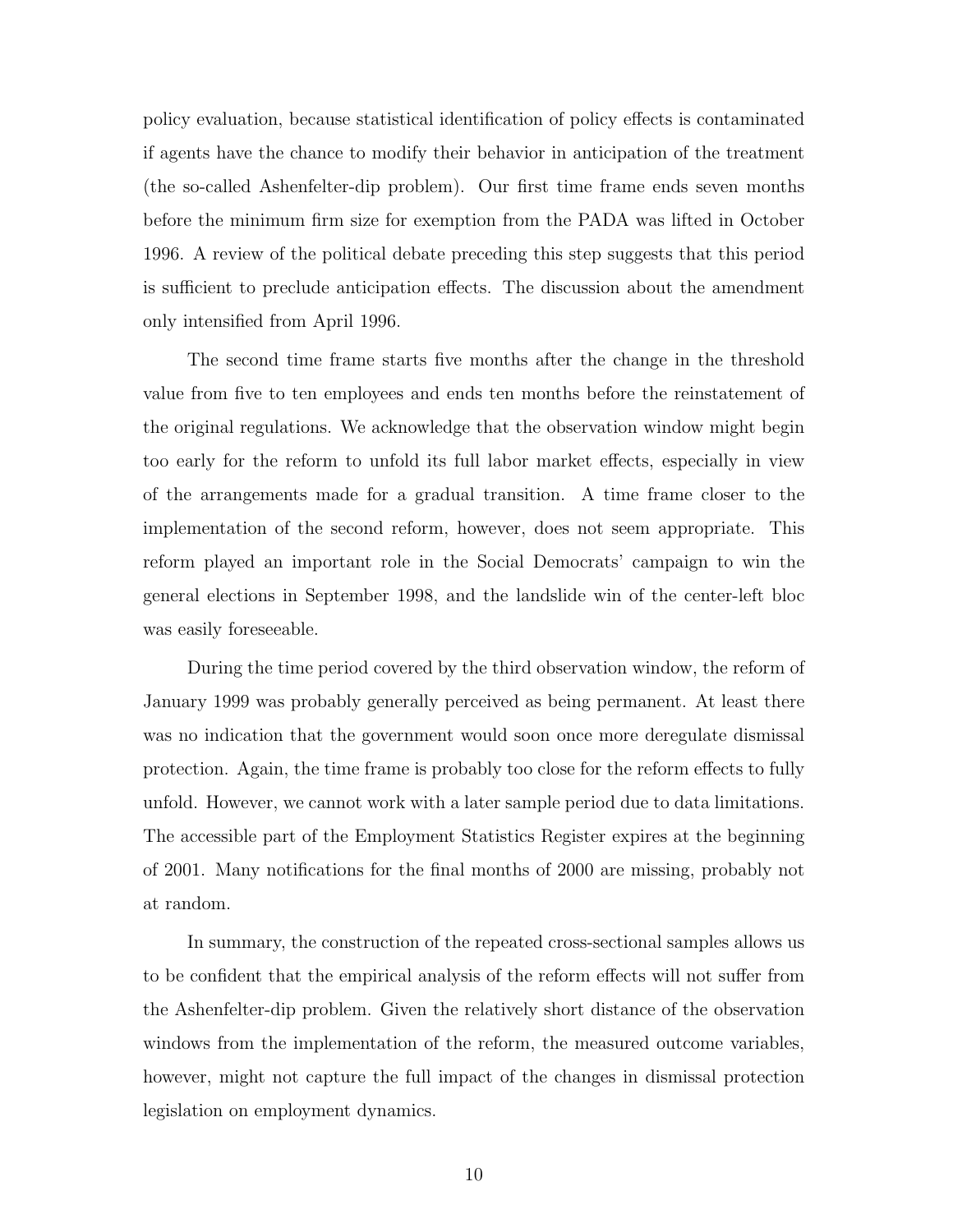As explained above, the threshold scale for applicability of the PADA is not based on simple head count, but on the concept of permanent full-time equivalent employees. We therefore need to recalculate establishment size according to the provisions of the law. Specifically, we deduct workers coded as being in apprenticeship training from the total number of workers in an establishment. Employees coded as working less than full-time are given a weight smaller than unity according the specifications of the PADA. The part-time correction might be a source of measurement error, because the hours grid recorded by the Employment Statistics Register does not fully coincide with that relevant for the dismissal protection legislation.<sup>4</sup> Another potential source of measurement error is that we cannot observe fixed-term contracts. Non-permanent workers who are actually not protected against dismissal count as regular employees. This kind of measurement error will not lead to any bias, however, as long as it does not systematically vary with firm size or the outcome variable under study.

The calculation of establishment sizes in line with the provisions of the PADA reduces average unit sizes in our sample by about 0.7 employees in all three crosssections. Figure 2 displays the distribution of the relevant establishment sizes. One could expect that variable enforcement of dismissal protection legislation generates a discontinuity in the neighborhood of the exemption threshold values. The unconditional employment stocks, however, do not show any obvious discontinuity at the five employees threshold valid in 1995 and 1999, respectively the ten employees threshold valid in 1997.

In line with the theory of dismissal protection, our empirical analysis focuses on worker flows. Following the literature on macroeconomic labor market turnover (Burgess, Lane and Stevens 2000; Davis and Haltiwanger 1999), we define hirings as the total inflow of employees into an establishment during the twelve-months observation windows covered by our data. Accordingly, separations are defined as the total outflow of employees from an establishment during the different one-

<sup>&</sup>lt;sup>4</sup> For this reason, we cannot control for the effects of a minor change in the weighting scheme which, as part of the 1999 reform, could have brought establishments closer to the exemption threshold without actually adjusting employment.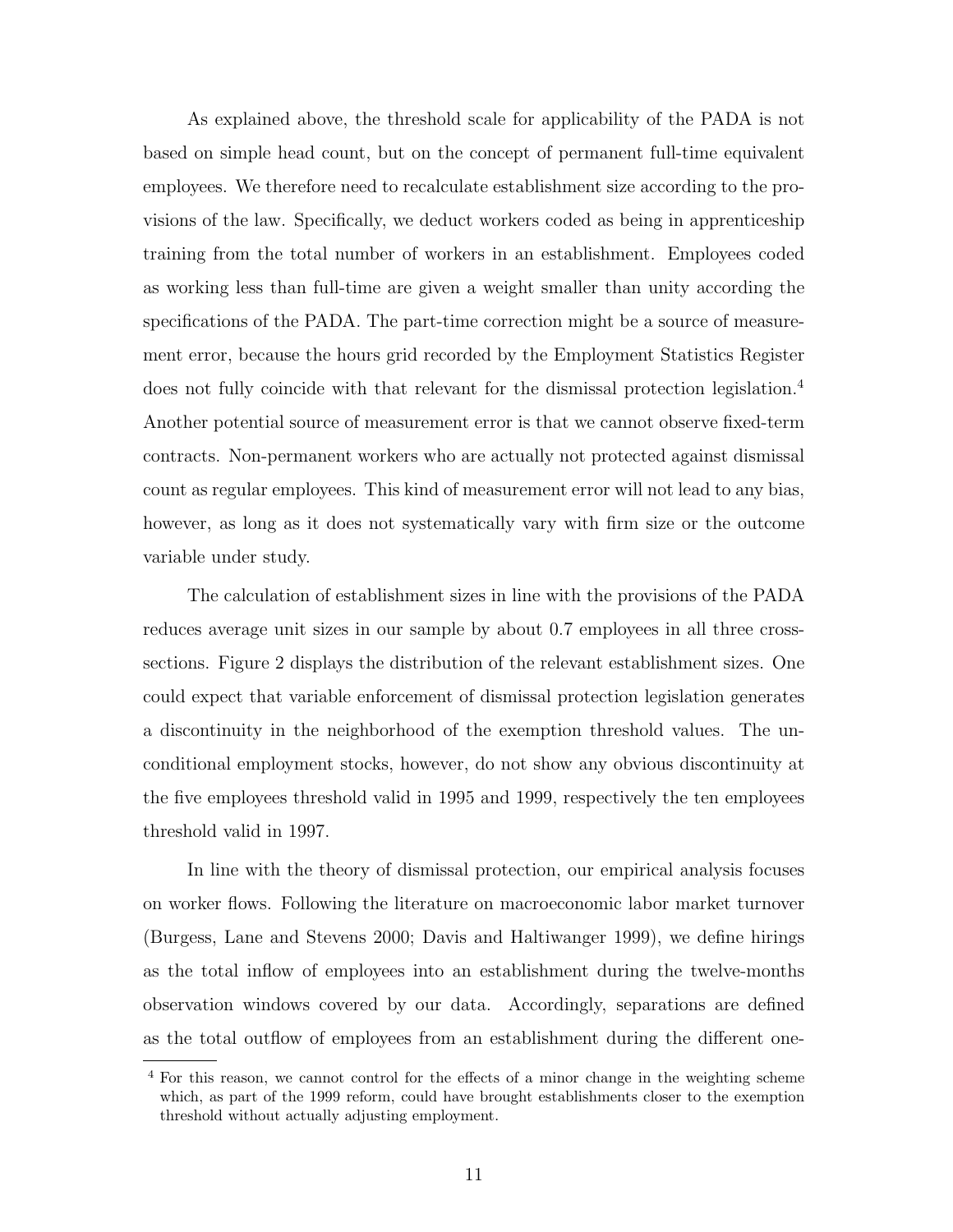year periods. Finally, job flows are defined as the difference between hirings and separations. Note that this concept is less informative with regard to labor dynamics. The mapping between gross worker flows and the net change in employment stocks is not unique. Hiring, separation and job flow rates are obtained by dividing the respective worker flows by the initial number of workers in the establishment.

#### 4 Empirical Analysis

Several hypotheses how the PADA affects employment dynamics at the establishment level follow from the theoretical considerations in Section 2. Focusing on the exemption threshold, the behavior of establishments operating below is expected to be different from that of those operating above. We expect that the latter show lower hiring and separation rates compared with otherwise identical, exempted establishments. Units right above the threshold, however, may have an incentive to reduce the level of employment to get below the threshold, whereas they could be expected to behave like other firms above the threshold regarding hiring. Likewise, establishments exactly at or close to the threshold should exhibit lower hiring rates, if they are reluctant to grow to avoid passing the threshold.

Focusing on the impact of the policy changes, a hypothesis to be tested is that the liberalization from October 1996 increased hirings in newly exempted firms. The effect on separations is probably ambiguous due to the provisions made for a gradual transition. Following the return to the original legislation from January 1999, one could expect that hirings and separations decreased in establishments coming under more stringent dismissal protection.

#### 4.1 Unconditional Means

For a basic check whether behavior of establishments is in line with these hypotheses, we analyze unconditional means. Table 1 provides descriptive statistics of worker flow rates by establishment size category and sample period. As expected, worker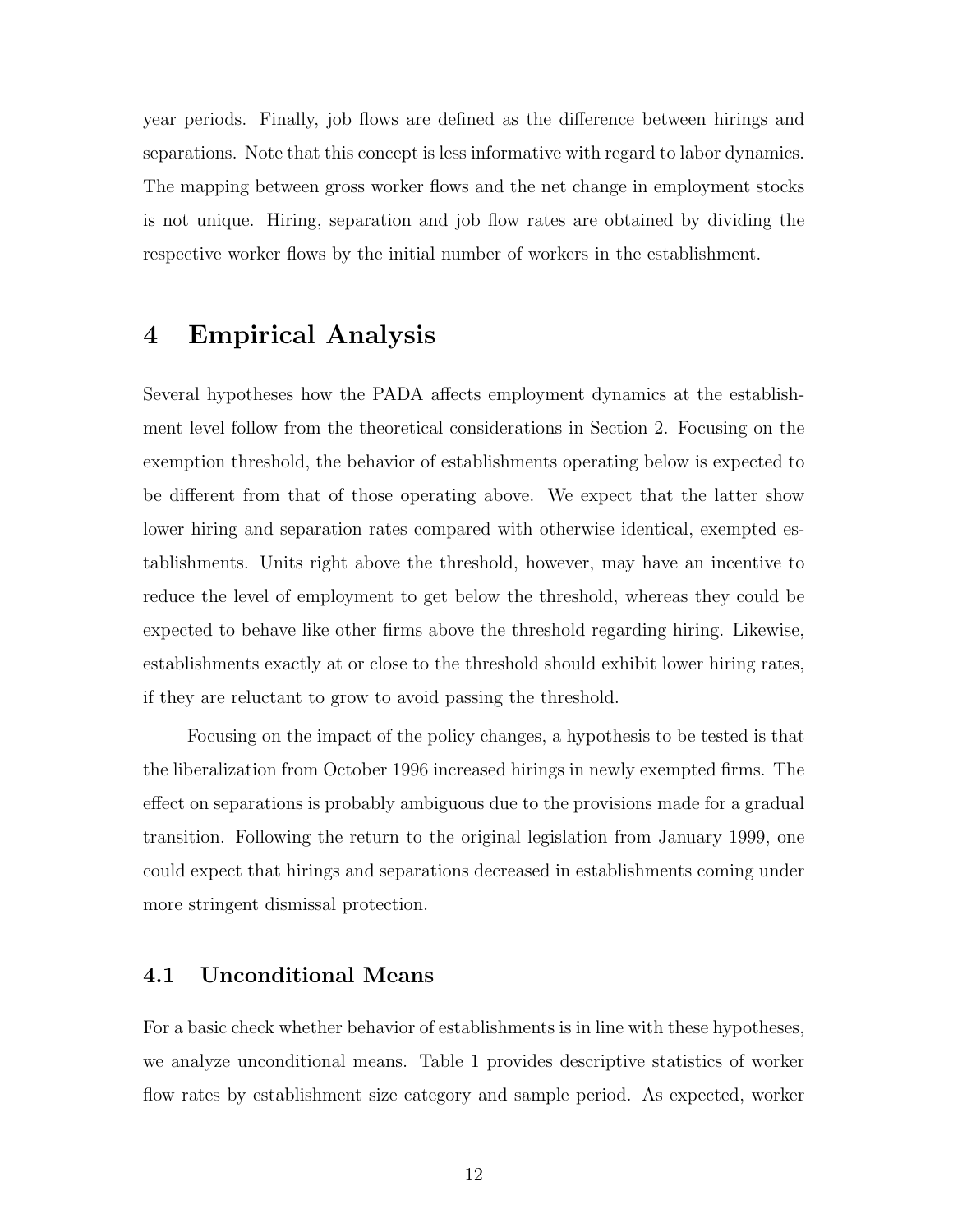turnover tends to decrease with establishment size. Very small establishments, however, seem to behave differently than larger establishments with regard to separations. Separation rates in establishments with less than six employees are consistently smaller than in establishments with 6-10 employees. This suggests relatively higher job stability in the former. But this could be a statistical artefact considering that the smallest companies possibly rather go out of business than fire.

The results obtained from comparing unconditional mean worker flows by firm size in consecutive sample periods (before-after) are generally in line with changes in the macroeconomic environment. Economic growth accelerated over the covered period, triggering higher worker turnover. In particular, at the peak of the business cycle from 1999-2000, both hiring rates and separation rates are significantly higher than earlier. This is true for all establishment size categories.

Focusing on the potential effects of the more liberal dismissal protection legislation during the period 1997-1998, the descriptive statistics do not indicate that the reform positively affected the newly exempted establishments. Compared with the pre-reform period, there is no significant increase in hirings and —in contrast to the expectations— even a significant reduction in separations from establishments with 6-10 employees. Hiring and separation rates in establishments with 6-10 employees increased significantly after the employment threshold was reduced once more to five employees from January 1999. Again, this observation does not coincide with the theoretical expectations. Note, however, that a similar pattern could be observed for all other establishment size categories as well. This may indicate that the change in hiring and separation rates between 1997-1998 and 1999-2000 is a result of the business cycle.

Relying on purely descriptive statistics to conclude that there are no employment effects of changes in the thresholds of the PADA may be misleading, because there may be countervailing compositional effects that need to be controlled for. Identification of causal employment effects triggered by the PADA requires a more refined econometric analysis of the data, to which we proceed next.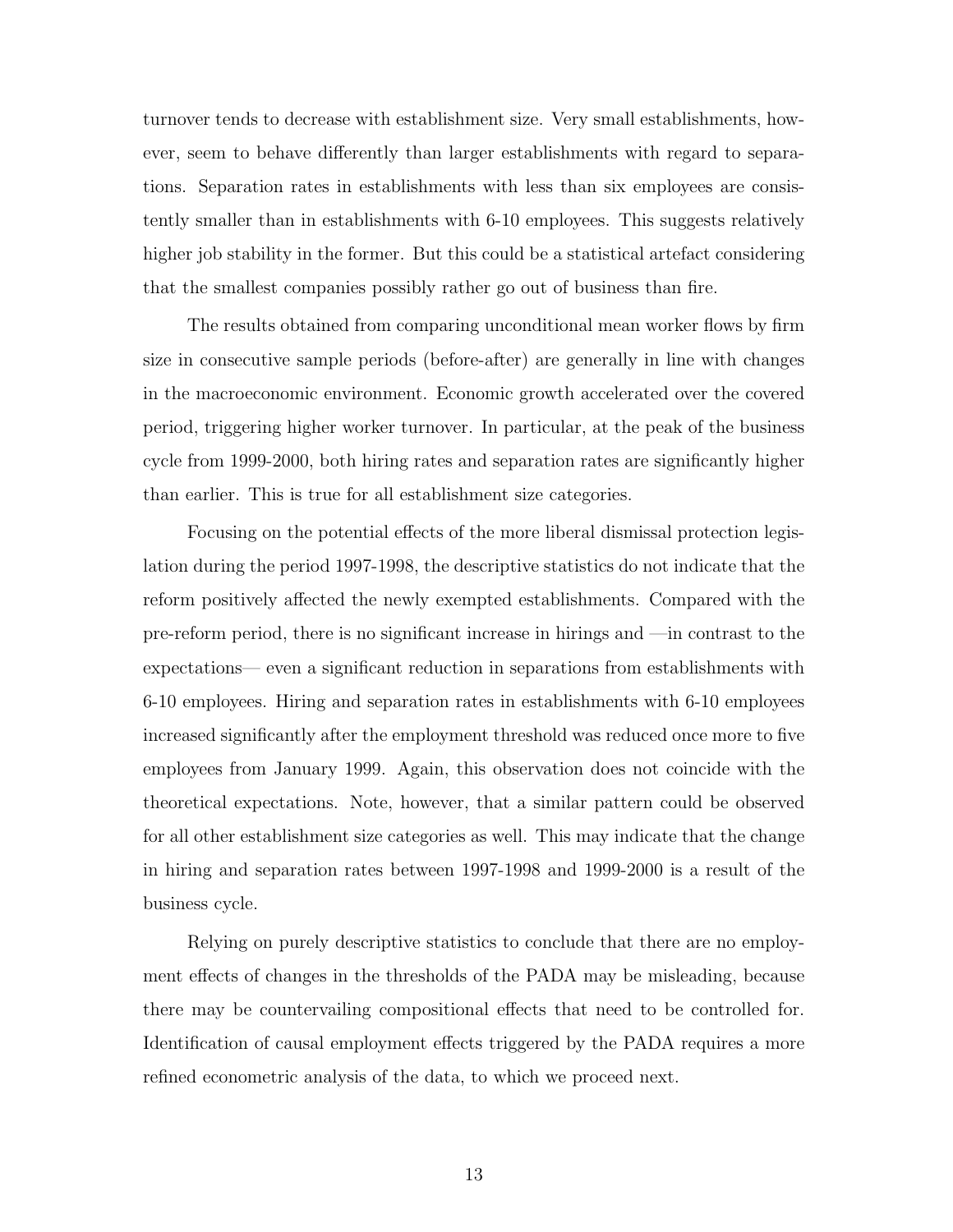#### 4.2 Cross-Sectional Analysis

Our first empirical strategy closely follows Borgarello, Garibaldi, and Pacelli (2003) in attempting to identify the employment effects of dismissal protection legislation by utilizing variation along the establishment size dimension alone.<sup>5</sup> Specifically, we study the cross-sectional relationship

$$
Y_{it} = X_{it}'\beta + E_{it}'\gamma + Z_{it}'\delta_{CS} + \varepsilon_{it}, \tag{1}
$$

where  $Y_{it}$  refers to a measure of employment dynamics in establishment i during the sample period t,  $X_{it}$  is a vector of establishment characteristics, and  $\varepsilon_{it}$  is an i.i.d. normal error term with mean zero and variance  $\sigma^2$ .  $E_{it}$  is a vector of variables fitting a parametric relationship between the outcome measure and establishment size, whereas  $Z_{it}$  is a vector of index variables for initial establishment sizes around the threshold. Note that  $X_{it}$ ,  $E_{it}$ , and  $Z_{it}$  are measured at the beginning of sample period t.

The empirical strategy behind the cross-sectional specification (1) is to identify employment effects of exemption threshold legislation via outliers in the outcome variable relative to the estimated functional establishment size relationship. The hypothesis of threshold effects can be tested via the estimated parameter vector  $\delta_{CS}$ , which should be statistically different from zero around the threshold.

In estimating the cross-sectional relationship (1), we include the employment share of blue collar workers, the employment share of females, the employment share of apprentices, the log average establishment wage, the mean age of the employees in an establishment and its squared, 14 industry dummies, and six regional dummies in the vector of establishment characteristics  $X_{it}$ . Calculated employment shares are based on the total number of employees in an establishment. We use different specifications of the index vector  $Z_{it}$  to study heterogeneous treatment effects. Employment in the vectors  $E_{it}$  and  $Z_{it}$  can take non-integer values, as it is measured in terms of full-time equivalent workers according to the PADA.

<sup>5</sup> A similar approach for Germany investigating threshold effects arising from the Disability Protection Act is used by Kölling, Schnabel, and Wagner (2001).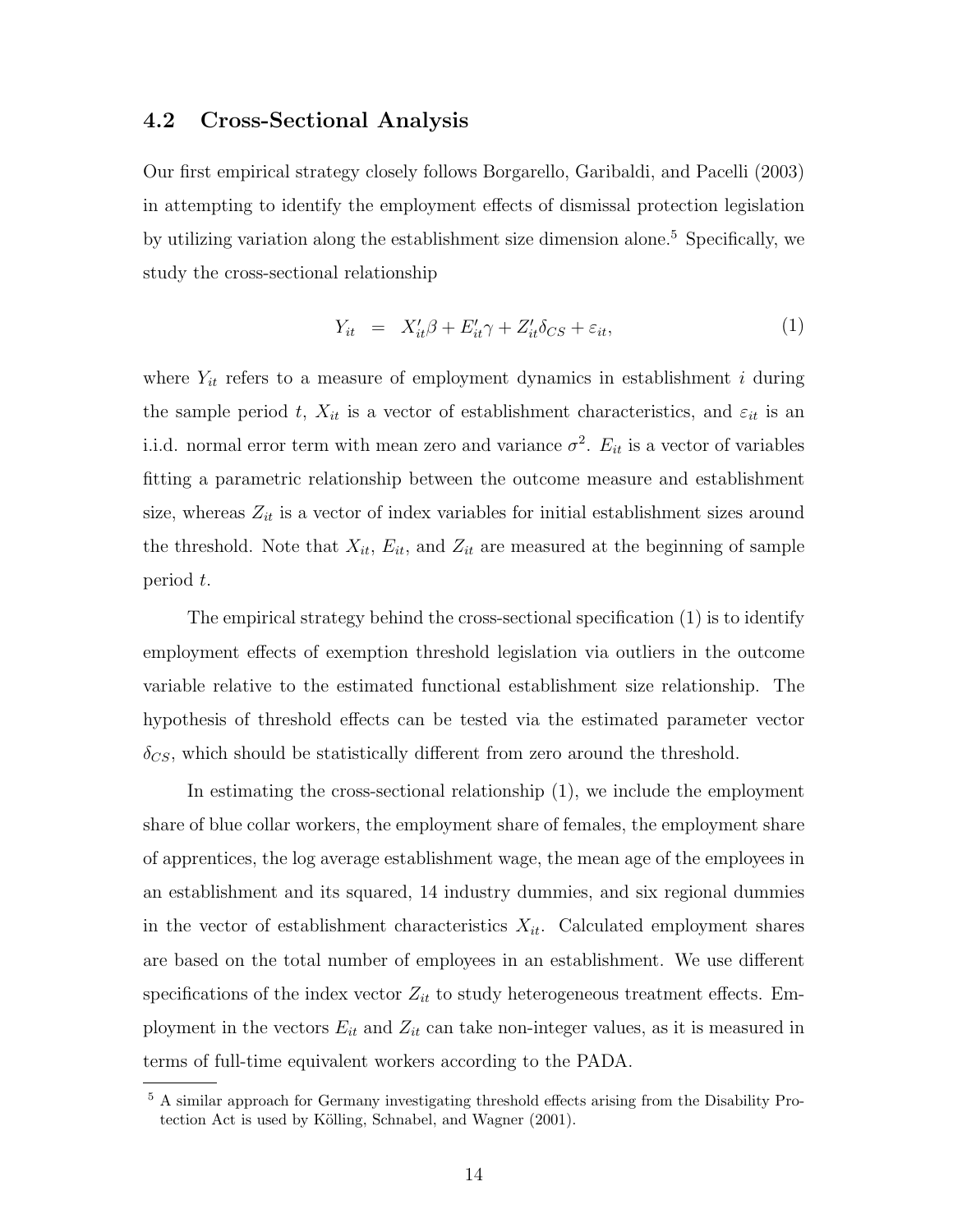In the following, we focus on a selection of results estimated on the crosssectional data from March 1995 to March 1996.<sup>6</sup> Columns 1-4 of Table 2 report estimation results for a specification only considering the inverse of employment for identification of threshold effects via outliers. The baseline specification excluding specific threshold effects (column 1) indicates a statistically significant negative relationship between establishment size, i.e. the inverse of inverse employment, and job flow and hiring rates. For separation rates, however, the results indicate a significant positive relationship with the inverse of employment. An explanation for this somewhat unexpected result is that separation rates grow over the bottom of the establishment size distribution (see Table 1). This constitutes the estimated establishment size effect due to the large proportion of very small establishments in the sample.

Judged against this benchmark model, the estimated parameters for an index variable marking the establishment size category exempted from applicability of the PADA (column 2) are consistent with the theoretical expectations. Establishments not treated by the stringent provisions against dismissal show statistically significant higher hiring and separation rates if compared with the population of establishments operating above the exemption threshold value of five employees. The index variable does not show, however, a statistically significant effect on job flow rates, indicating that the PADA reduces worker flows without changing employment stocks.

Column 3 of Table 2 includes separate index variables for establishments with up to four employees and with more than four and up to exactly five employees. This extended specification permits to analyze the effects of the PADA on establishments operating exactly at the threshold. The estimation results again confirm theoretical expectations. Establishments with up to four employees show statistically significant higher hiring and separation rates if compared with establishments operating above the exemption threshold. The two effects seem to cancel out each other in terms

<sup>&</sup>lt;sup>6</sup> In addition to the estimates reported here, we estimated models for the benchmark functional form on establishment size effects including a specification using level of total establishment employment and its squared, and a specification using the logarithm of total establishment employment and its squared. A complete set of results, including the parallel estimates for the two later sample periods, are available from the authors upon request.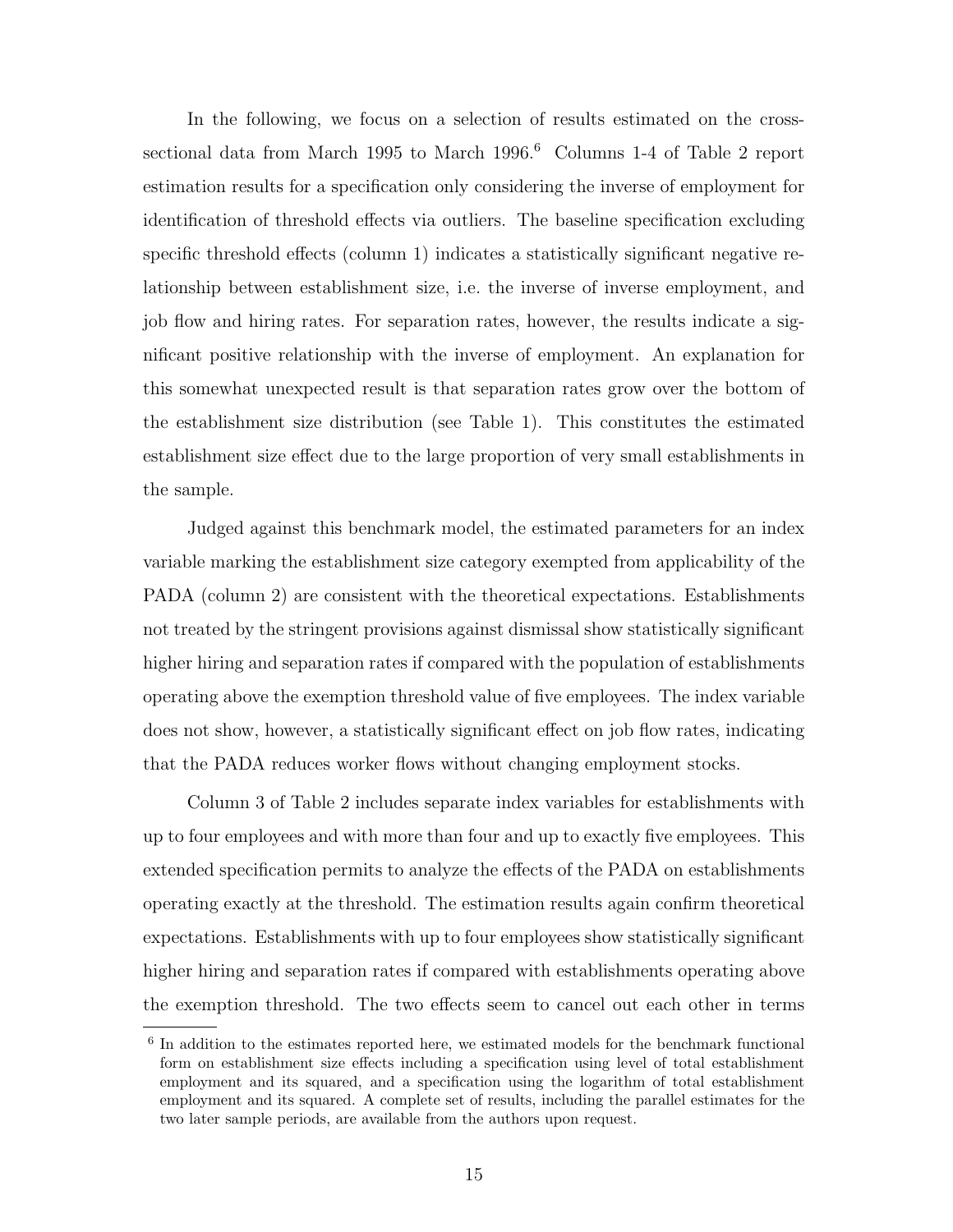of employment levels. At least the estimated parameter on the index variable for this establishment size category is not statistically significant different from zero in the job flow equation. Establishments operating exactly at the threshold only have statistically significant higher separation rates than establishments not exempted from the PADA. This effect further translates into statistically significant lower job flow rates. These results support the hypothesis that establishments operating exactly at the threshold are reluctant to grow in order to avoid passing the threshold.

Column 4 reports the results obtained from a less parsimonious parameterization of the treatment dummies, which could control for spill-over effects around the exemption threshold value. This specification extends the previous specification shown by including two additional index variables for establishments operating just above the threshold. These firms may have an incentive to reduce the stock of workers in order to get below the threshold, while behaving similar to other firms above the threshold with regard to their hiring decisions.

Establishments with up to four employees again show significantly higher hiring and separation rates compared with the reference group under the provisions of the PADA. The finding that establishments exactly operating at the threshold value of five employees exhibit significantly larger hiring rates than the reference group, however, seems to contradict the prediction that these establishments stop growing in order to avoid the threshold. A possible explanation for the statistically significant positive outcome is replacement hires. This interpretation is backed by the significantly higher separation rates dominating worker flows in this establishment size category. Further supportive evidence comes from the regression on job flow rates, which indicates that establishments operating exactly at the threshold have statistically significant lower employment growth than do establishments in the reference group.

The estimation results for establishments operating just above the threshold are also in line with the theoretical expectations. Whereas their hiring rates are not significantly different from those of establishments in the reference group, their separation rates are significantly higher. This result supports the hypothesis that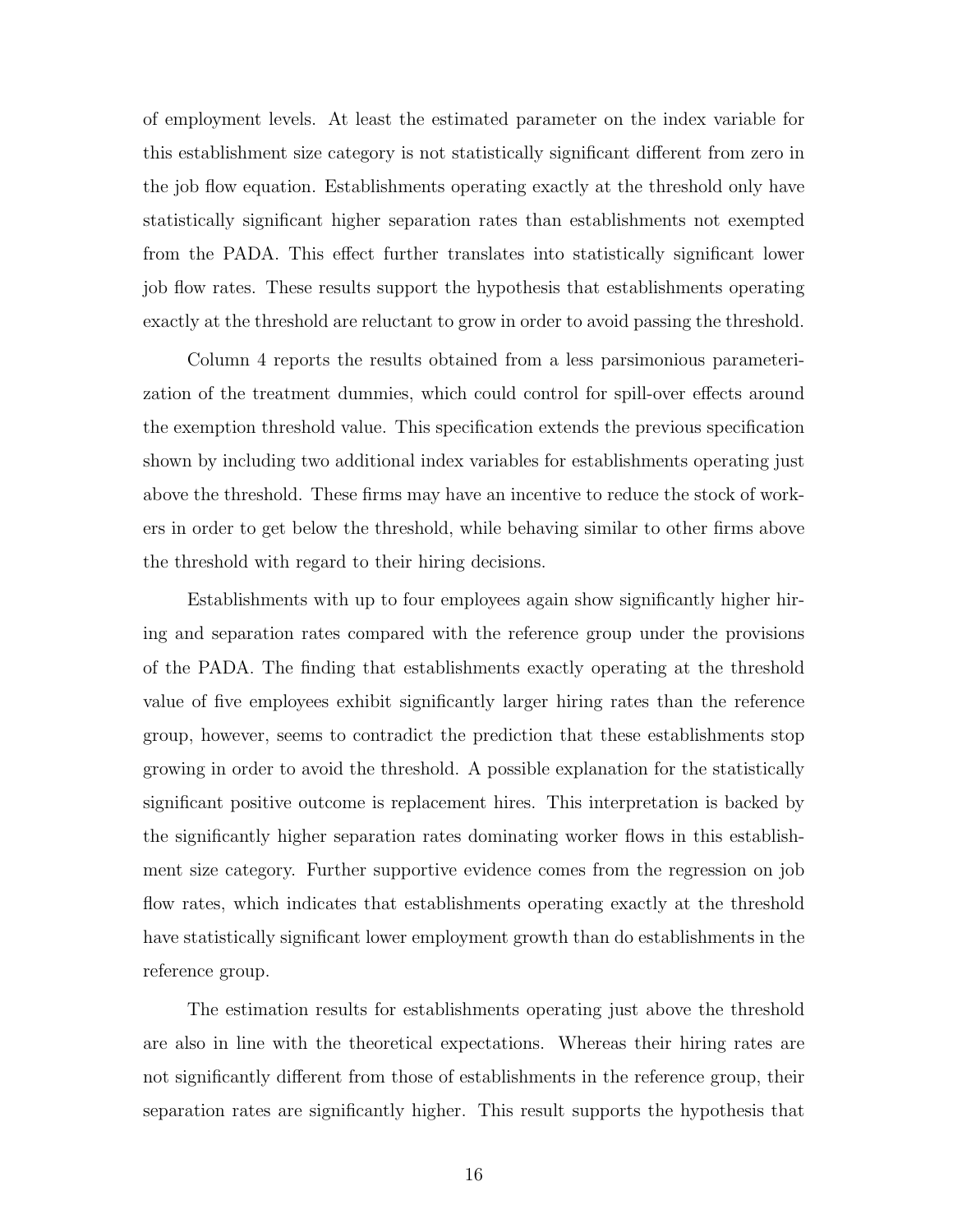they try to reduce the stock of workers in order to get below the threshold. However, compared with establishments in the reference group, only establishments with seven employees exhibit significantly lower employment growth rates.

The results for a more flexible parameterization of the benchmark establishment size model including the level of employment in addition to inverse employment, are shown in columns 5-8 of Table 2. Compared with the parallel estimates reported in columns 2-4, the establishment size index coefficients are less precisely estimated, leading to statistically insignificant threshold effects for the specifications reported in columns 6 and 7. The specification permitting different effects both just below and just above the threshold (column 8), however, is again in line with the theoretical expectations.

Yet these results are at best tentative evidence for a causal relationship between dismissal protection legislation and worker flows. The cross-sectional approach relies on rather strong identification assumptions. First, in order to interpret the estimated coefficients  $\delta_{CS}$  as a causal effect of the treatment on the outcome variable, it has to be assumed that the treated establishments would have behaved exactly like the reference group, if they had not been treated. This assumption might not hold, for example, because of omitted variable bias, unobserved heterogeneity or self-selection into establishment sizes.

Moreover, the statistical significance of outliers around the threshold crucially depends on the specification of the functional relationship between establishment size and employment dynamics, but there is no economic model for justifying a specific parametric form. Considering that dismissal protection legislation may simultaneously impinge upon the establishment size distribution, statistical criteria to select the preferred specification of  $E_{it}$  are unreliable as well. The uncertainty about the correct specification of  $E_{it}$  renders estimation results using cross-sectional data suspicious. On the one hand, the finding of statistically significant threshold effects might be due to misspecification of  $E_{it}$ . On the other hand, by including establishment employment polynomials of sufficiently high order in the vector  $E_{it}$ , one could force any threshold effects to become statistically insignificant.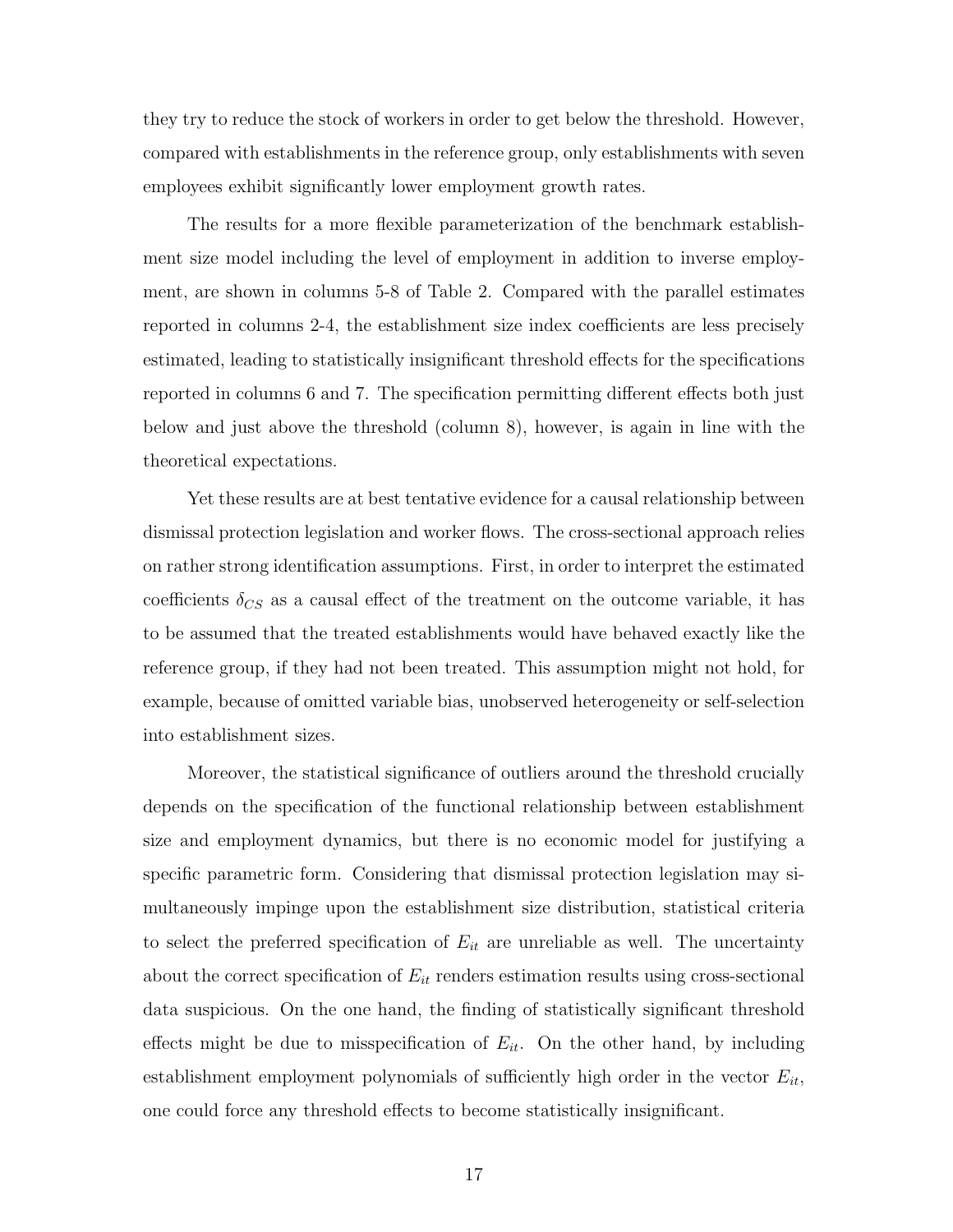In this regard, our experience with alternative specifications for the parametric relationship between establishment size and worker flows is rather disappointing they do not generate robust results. Furthermore, while our estimation results for the sample period 1999-2000 are similar to those reported above, no clear-cut pattern of significant threshold effects emerges for the sample period 1997-1998 when the exemption threshold value stood at ten employees.

Overall, it appears that one could generate any level of statistical support for the theoretical hypotheses, depending on the theoretically and empirically ambiguous specification of the benchmark model. A more flexible higher-dimensional polynomial in employment, capturing specific behavior at the bottom of the establishment size distribution unrelated to dismissal protection legislation, might wipe away the remaining significant behavioral outliers. In lack of a satisfying economic model for unconstrained employment dynamics as a function of establishment size, we decide not to move further in this direction. Instead, we proceed to a differencein-differences model, which relies on weaker identification assumptions.

#### 4.3 Difference-in-differences Results

The difference-in-differences (DiD) estimator controls for unobserved, time-invariant determinants of the outcome variable by taking first differences. Application of this empirical strategy requires the availability of both cross-sectional and time-series variation of the stimulus under study. In our context, we can use the repeated changes in the threshold scale for applicability of the PADA, to gauge the specific impact of dismissal protection legislation on worker flows. More formally, we estimate the effect unique to treated establishments after treatment,  $\delta_{DiD}$ ,

$$
\delta_{DiD} = (E[Y_{it}|X_{it}, Z_{it} = 1, D_{it} = 1] - E[Y_{it}|X_{it}, Z_{it} = 1, D_{it} = 0]) -
$$
  

$$
(E[Y_{it}|X_{it}, Z_{it} = 0, D_{it} = 1] - E[Y_{it}|X_{it}, Z_{it} = 0, D_{it} = 0]),
$$
\n(2)

where  $Y_{it}$  is an outcome variable observed in establishment i at time t, and  $X_{it}$  a vector of characteristics of establishment i at time t.  $Z_{it}$  represents a dichotomous variable taking the value of unity if an establishment belongs to the treatment group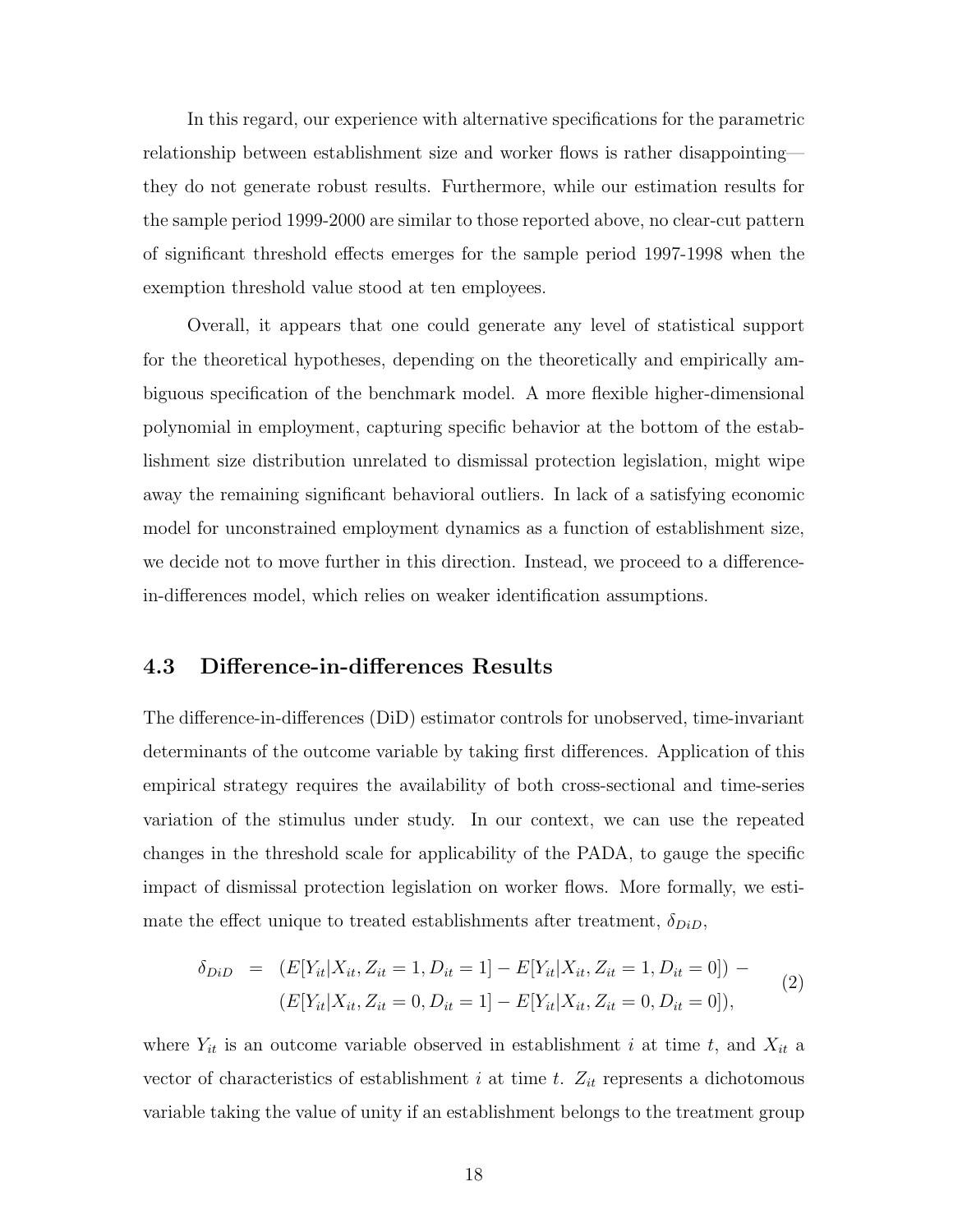and zero otherwise. Likewise,  $D_{it}$  is a dichotomous variable taking the value of unity for observations made under the state after implementation of the policy change, and zero for observations made under the pre-reform state. The straightforward intuition for equation (2) is that the policy effect shows up as an excess change of the average outcome in the treatment group, relative to the simultaneous change in a control group. A major advantage of this approach is that it will difference away the unsettled baseline relationship between establishment size and worker flows provided it is constant over time.

Specifically, the DiD parameter  $\delta_{DiD}$  can be obtained from the following basic regression model:

$$
Y_{it} = X'_{it}\beta + Z'_{it}\gamma + D_{it}\rho + D_{it}X'_{it}\psi + D_{it}Z'_{it}\delta_{DiD} + \varepsilon_{it} , \qquad (3)
$$

which can be estimated by simple OLS, though it is necessary to compute robust standard errors to account for heteroscedasticity of the random error term  $\varepsilon_{it}$  across periods and groups. In the empirical model (3), the parameter  $\gamma$  captures the effect of characteristics of the treatment group unrelated to the treatment. The parameter  $\rho$  shows the effect of period effects unrelated to the policy change. If there remains a group-policy effect, i.e., if  $\delta_{DiD}$  is significantly different from zero, this can be attributed to the treatment.

The key identification assumption of the DiD approach, therefore, is that the parameter  $\delta_{DiD}$  equals zero in the absence of the policy change. This implies that the interaction term must be uncorrelated with the random model component. Put differently, as the model only includes common time effects  $D_{it}$ , it has to be assumed that conditional on  $X_{it}$ , there are no unobserved determinants of the outcome variables changing over time which have a differential effect on the treatment and control groups. This assumption rules out, for example, that changes in the macroeconomic environment display different effects on the two groups.

Figure 3 presents insolvency frequencies by firm size together with GDP growth over the sample period. Clearly, the insolvency pattern of firms with 6-10 employees (approximately the treatment group of the policy changes) resembles that of larger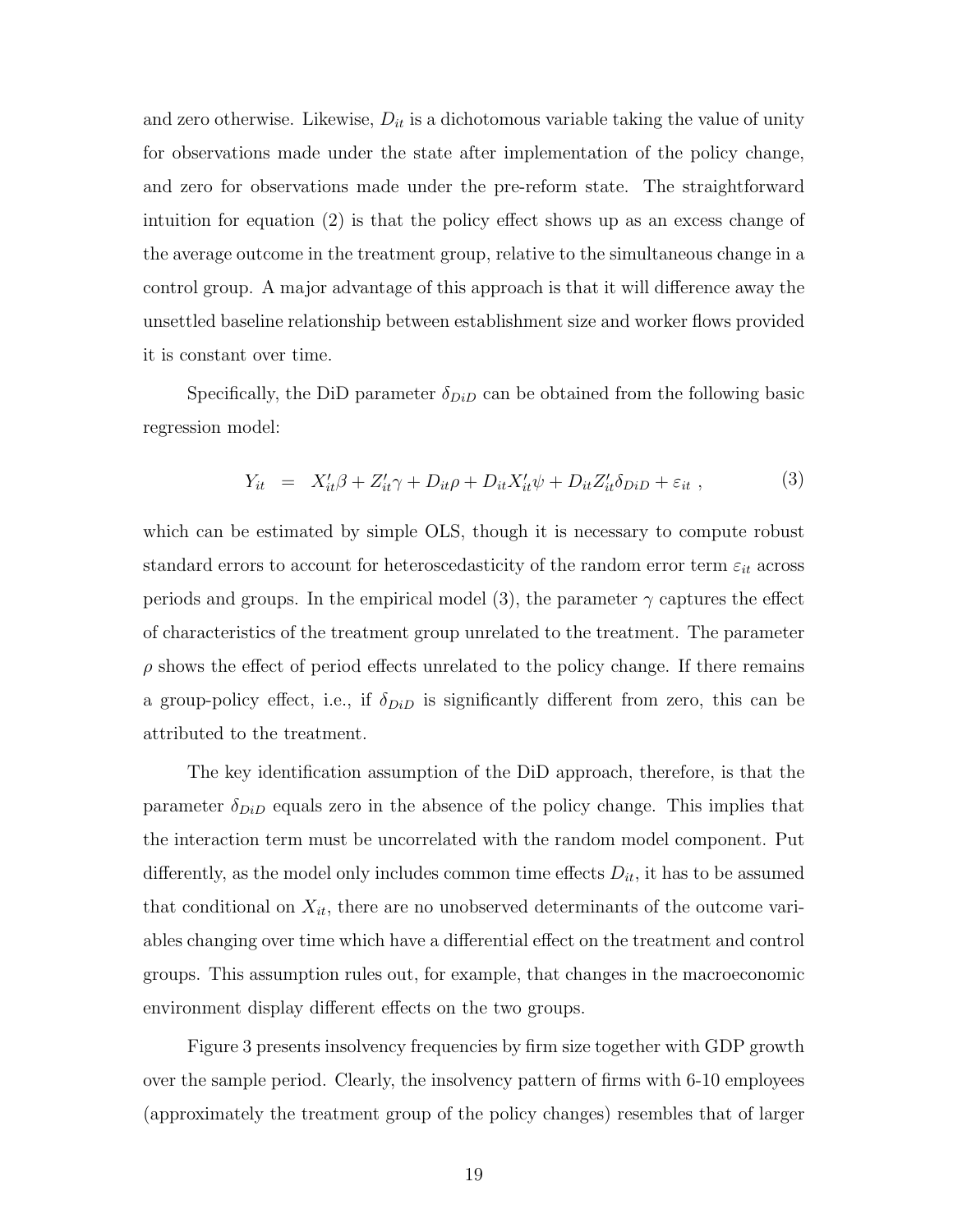firms (the control group). This observation may support the claim that the employment response to macroeconomic shocks is similar among these groups of firms. In contrast, it does not appear that the economic cycle affects firms with less than six employees in the same way as the control group. If this were true, the estimated parameter  $\delta_{DiD}$  for this establishment category could capture size-specific variation in outcomes due to macroeconomic shocks, rather than the effects of changes in dismissal protection legislation. This concern seems less relevant when studying the central treatment group of establishments with 6-10 employees.

In implementing the DiD estimator, we combine the repeated cross-sections to create two unbalanced panels. Specifically, we analyze a panel including the observations for periods March 1995-March 1996 and March 1997-March 1998 (panel A), covering the first reform raising the exemption threshold scale to ten employees, and a panel including the observations for periods March 1997-March 1998 and March 1999-March 2000 (panel B), covering the second reform reinstating the original legislation. In all estimations, the vector  $X_{it}$  includes the same set of establishment characteristics as for the cross-sectional approach. We allow that the parameters on these observables vary over time.

Table 3 reports the results from estimating a baseline specification of the DiDmodel using establishments with 21 to 30 employees as the control group. By specifying a vector of treatment group indicators, we allow for multiple treatment groups. While we expect that the reforms change behavior in establishments with 0-5 and 6-10 employees, they should not affect establishments with 11-20 employees. The latter are only included for a specification check.

The estimates reported in Table 3 indicate that in this establishment size category worker flows following the policy changes were indeed not statistically different from those in the control group. The same applies, however, to the establishments potentially affected by the reform. In fact, none of the estimated coefficients for the treatment groups is statistically significant at any reasonable level. Hence there is no support for the hypothesis that more stringent dismissal protection legislation has a detrimental impact on worker turnover.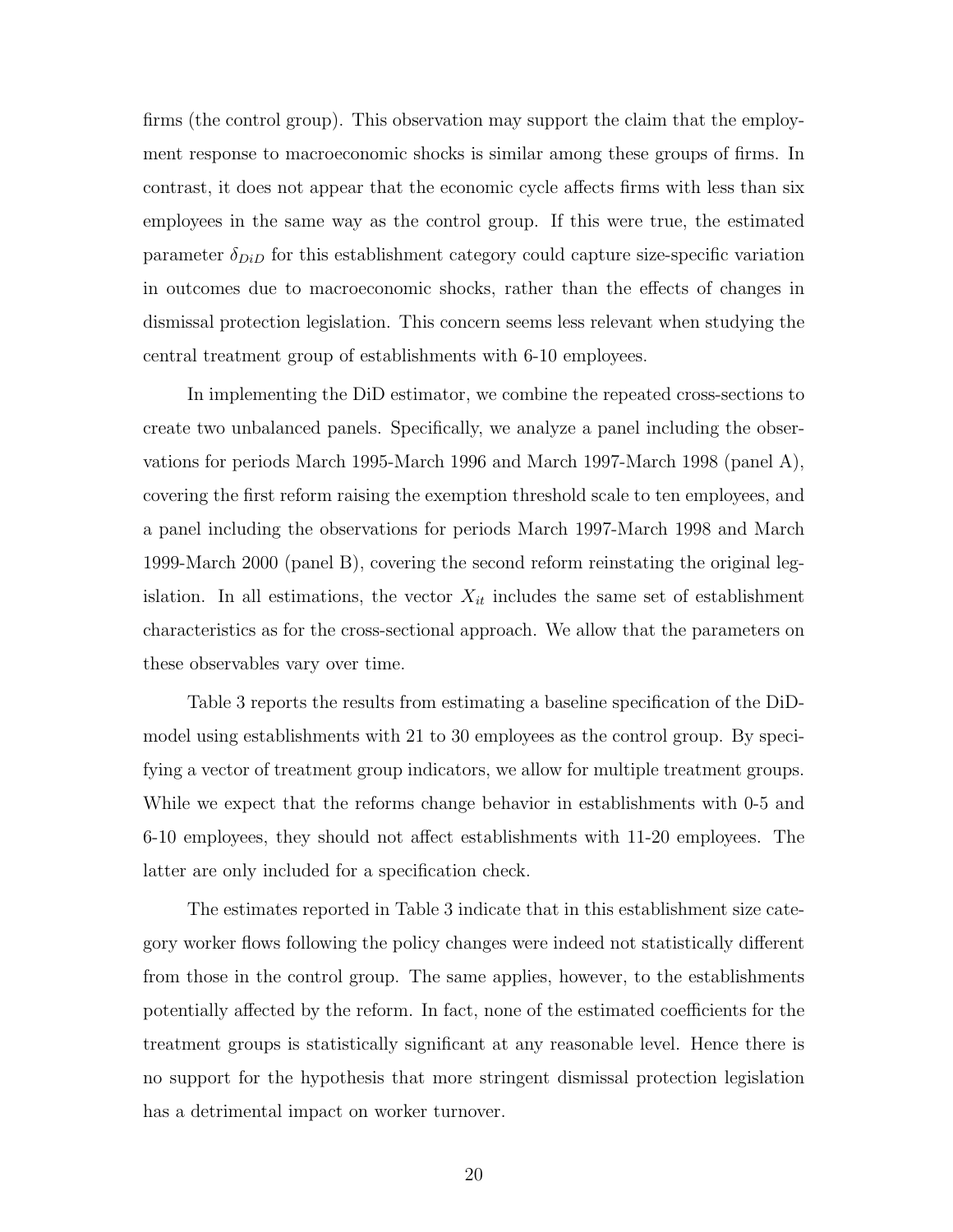To check the robustness of this unexpectedly indistinct result, we investigate alternatives to the baseline specification. The previous specification could blur effects occurring just in the neighborhood of the exemption threshold. We therefore estimate an extended specification using a more detailed classification of establishment size categories. The results, reported in Table 4, do not point at the existence of specific threshold effects, which could support the hypothesis of a negative relationship between the stringency of dismissal protection legislation and worker flows. Again, none of the estimated DiD parameters is statistically different from zero.

Given the rather complicated concept of calculating the establishment size relevant for application of the PADA, another issue to be explored is potential optimization error on the side of employers. However, estimating the same model as that on display in Table 4 but using a simple head count (including apprentices) rather than the number of full-time equivalent workers, does not generate any qualitatively different results.<sup>7</sup>

Our results also might be sensitive toward the choice of the control group. Table 5 reports estimation results for the extended model of multiple treatment groups, using the change in behavior of establishments with 16-20 employees as a benchmark. This alternative specification does not change the qualitative outcome. Unexpectedly, the estimation on panel B indicates a highly significant reduction in hiring and job flow rates for establishments with 11 employees. It is difficult to argue that the January 1999 reform could have changed behavior of these establishments in this direction. This result rather seems to suggest that the model specification does not manage to correct for all shocks with a differential impact on the control group and the establishments in this size category.

Finally, our indistinct results might be due to heterogenous treatment effects. Given the construction of our sample, it is clear that the estimated DiD parameters only measure the short-run effects of the changes in dismissal protection legislation. The strength of these effects, however, could vary across establishments depending on the economic value put on stability of employment relationships. Following Al-

<sup>7</sup> The results of this specification are available from the authors upon request.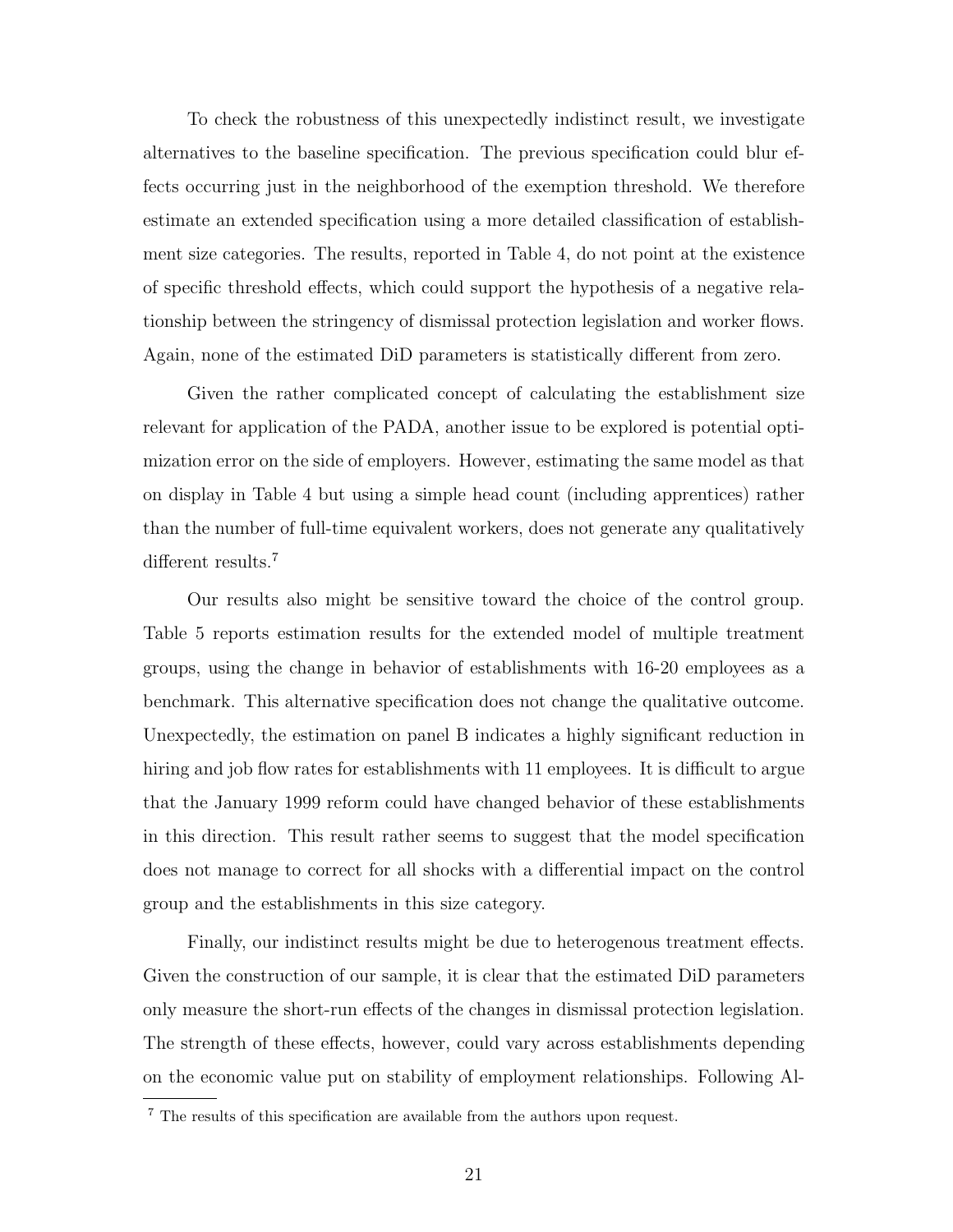varez and Veracierto (1998), one might hypothesize that deregulation of dismissal protection legislation has a stronger short-term influence on establishments facing comparatively more volatile demand. Arguing that demand is on average less volatile in manufacturing than in services where employment relationships are relatively shorter and firms rely on comparatively little specific human capital, one might test this hypothesis by comparing policy responses in these sectors. Table 6 reports the results for the extended treatment group specification (using establishments of size 21-30 as control group) estimated on separate panels for the manufacturing and service sector.

The results do not support the interpretation that our insignificant outcomes are due to heterogeneous treatment effects. In neither sector, worker flows significantly respond to the policy treatment. The only exception are establishments located at the exemption threshold value prior to the October 1996 reform (see panel A). The significant effect appears on separation rates, however, while the theoretical expectation for this treatment group is that deregulation facilitates hirings. Likewise, it is difficult to explain the opposite signs of the DiD parameters. In detail, the point estimates for the manufacturing and service sectors, though generally insignificant, actually differ quite substantially. For example, the consistent pattern of lower separation rates in establishments with 6-10 workers despite deregulation of the PADA (compare panel A in Table 6 and previous tables) seems mainly attributable to the service sector. Following the argument that the provisions for a gradual transition change the volume of quits, this observation is in line with the hypothesis that the economic value of staying under protection against dismissal is higher in the service sector where firings are more frequent. Further investigation into differential sector effects, therefore, might be a worthwhile undertaking, but goes beyond the scope of the present paper.

### 5 Conclusions

This paper investigated the effects of variable enforcement of dismissal protection legislation on worker flows in small establishments, focusing on the German insti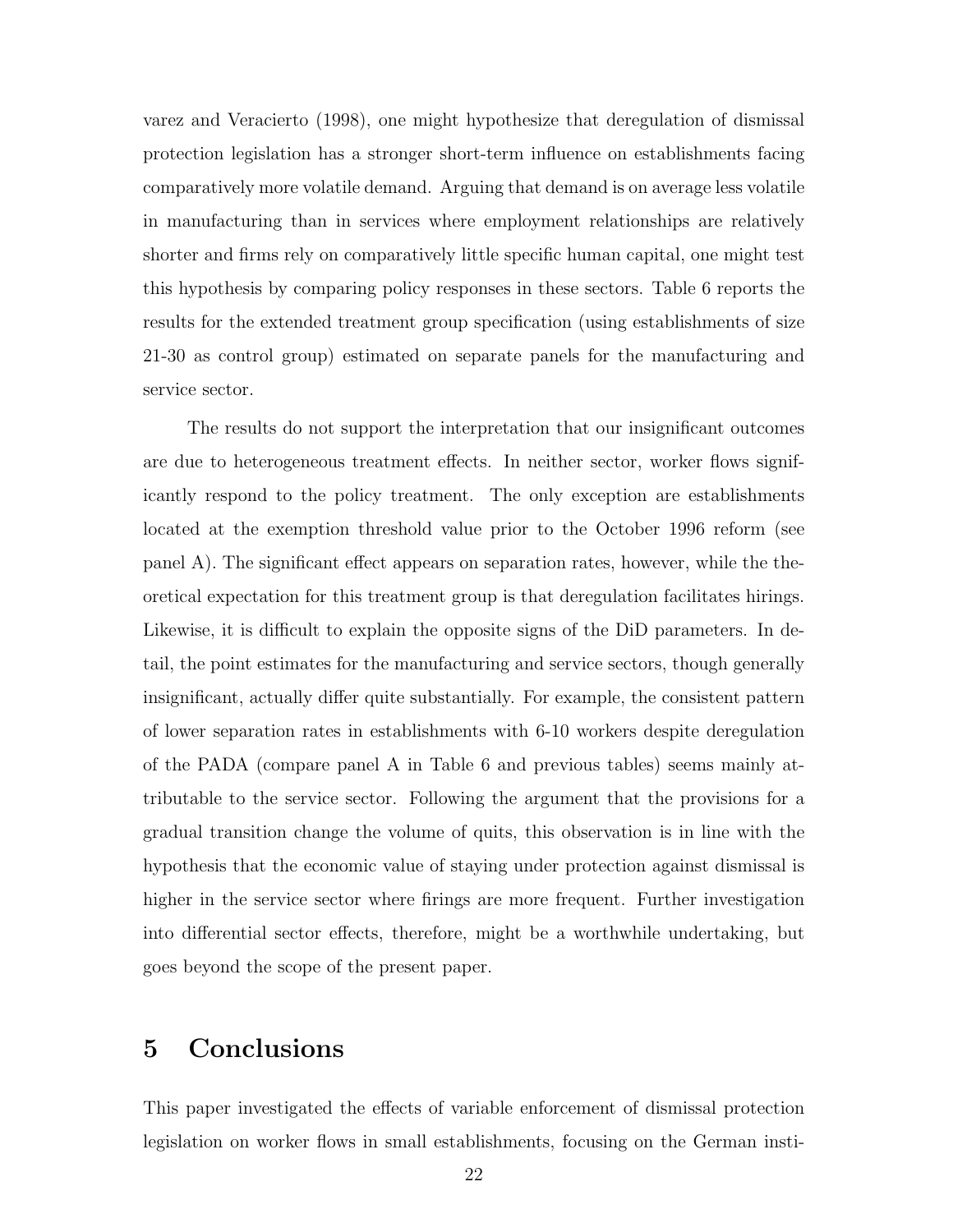tutional setting. Empirical estimates based on cross sections drawn from a large employer-employee matched panel data set provide some significant evidence that worker turnover rates are lower in establishments under the provisions for protection against dismissal than establishments exempted from the legislation by application of a threshold scale. This empirical result, however, relies on strong identification assumptions, and is not satisfactorily robust over plausible specifications of the underlying empirical model.

Alternatively, we used a difference-in-differences approach demanding weaker identification assumptions. We exploit time-series variation from two recent labor market reforms changing the minimum establishment firm size for applicability of the Protection against Dismissal Act. The estimation results do not suggest any significant relationship between the stringency of dismissal protection legislation and worker turnover. Several specification checks confirmed this finding as robust. As the sample construction makes us confident that the DiD estimates do not suffer from anticipation effects, the question is what factors explain the discrepancy between the empirical facts and economic theory, which unambiguously predicts a detrimental effect of dismissal protection legislation on hirings and firings?

An obvious explanation is that measurement of outcomes is not sufficiently distant from the implementation of the policy reforms. But even if behavioral adjustment were sluggish, one would expect to observe significant effects considering the large size of our samples. A more plausible explanation is that dismissal taxes effectively are small in spite of the seemingly high hurdles to dismissal imposed by German legislation. First, the impact of voluntary quits can substantially reduce the average dismissal cost per separation. Nickell and Layard (1999) show that if the volume of voluntary quits is sufficiently large, this effect might in theory fully offset the incentive effects of dismissal protection legislation, though in practice this extreme case is unlikely to occur.

A second factor possibly reducing dismissal taxes is exploitation of unconstrained employment buffers. Most importantly, establishments could expand or contract employment along the hours margin. In fact, variation of working hours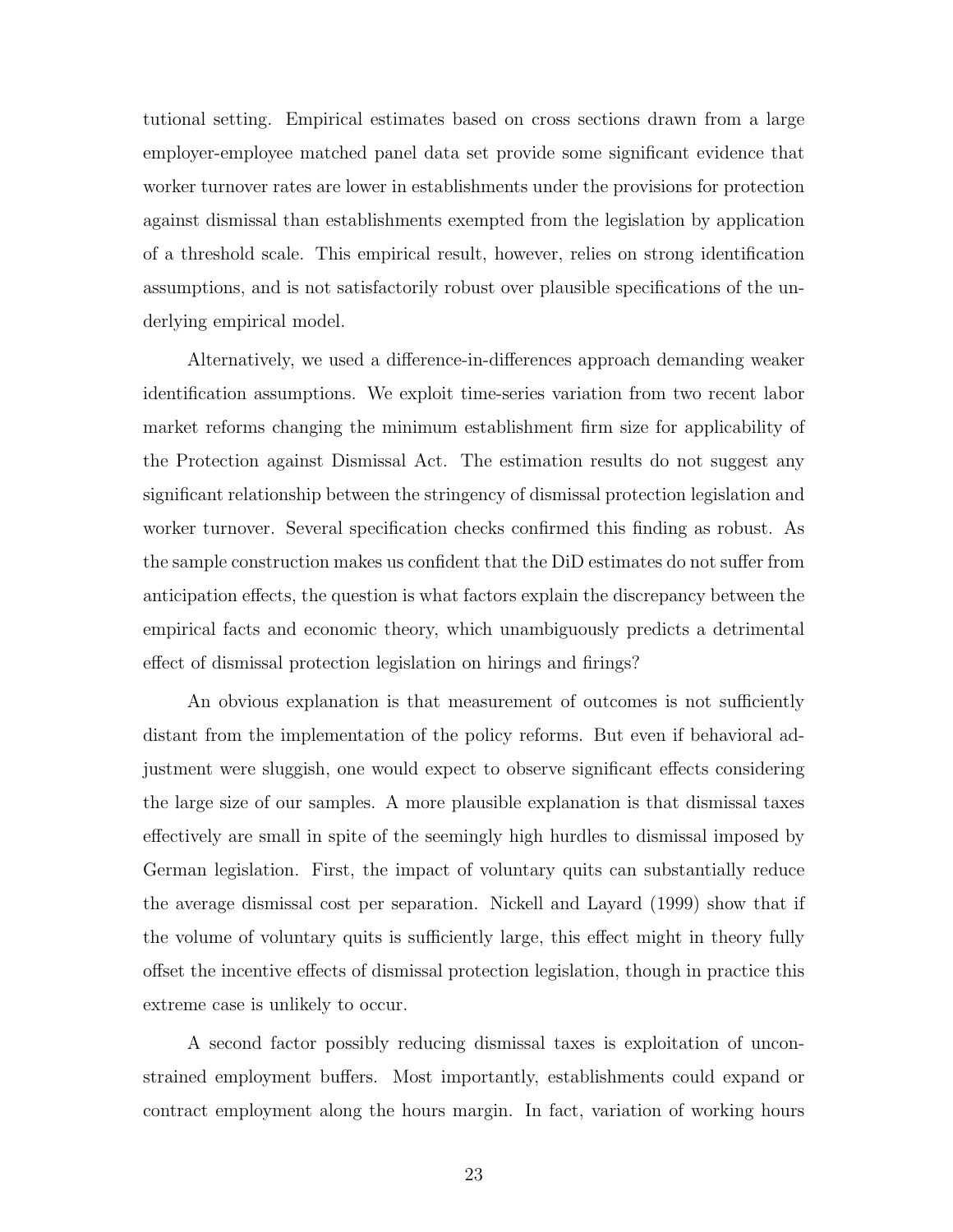appears to be strong in Germany compared with countries with less stringent dismissal protection legislation. Moreover, as the legal provisions only apply to workers with regular contracts, employers might respond by adjusting employment at the relatively more flexible contractual margin, i.e. through fixed-term workers or apprentices. A third example of a potential structural effect of dismissal protection which would not be detected by our empirical analysis, is changes in the quality of hirings and separations. Firms might reduce the expected value of dismissal tax payment by establishing better job matches. If this is the case, the amount of hiring, for example, might not change, whereas the composition shifts toward more productive employees earning higher wages.

Clearly, although the paper provides convincing evidence that dismissal protection legislation in the German institutional setting does not have substantial effects on worker flows and employment levels in small establishments, the results are not sufficient to claim that constraints on dismissals do not matter at all. On the one hand, we do not know how inflexibility with regard to firings affects small establishments that go out of business, or, more fundamentally, are not established because of expected firings costs. On the other hand, we do not know how larger establishments behaved in the presence of less stringent dismissal protection legislation. Therefore, qualified policy recommendations require further research with disaggregated firm level data.

#### References

- Abraham, K. G., and S. N. Houseman (1994): "Does Employment Protection Inhibit Labor Market Flexibility? Lessons from Germany, France and Belgium," in Social Protection versus Economic Flexibility – Is There a Tradeoff?, ed. by R. M. Blank, pp. 59–93. University of Chicago Press, Chicago.
- ACEMOGLU, D., AND J. D. ANGRIST (2001): "Consequences of Employment Protection? The Case of Americans with Disabilities Act," Journal of Political Economy, 109(5), 915–957.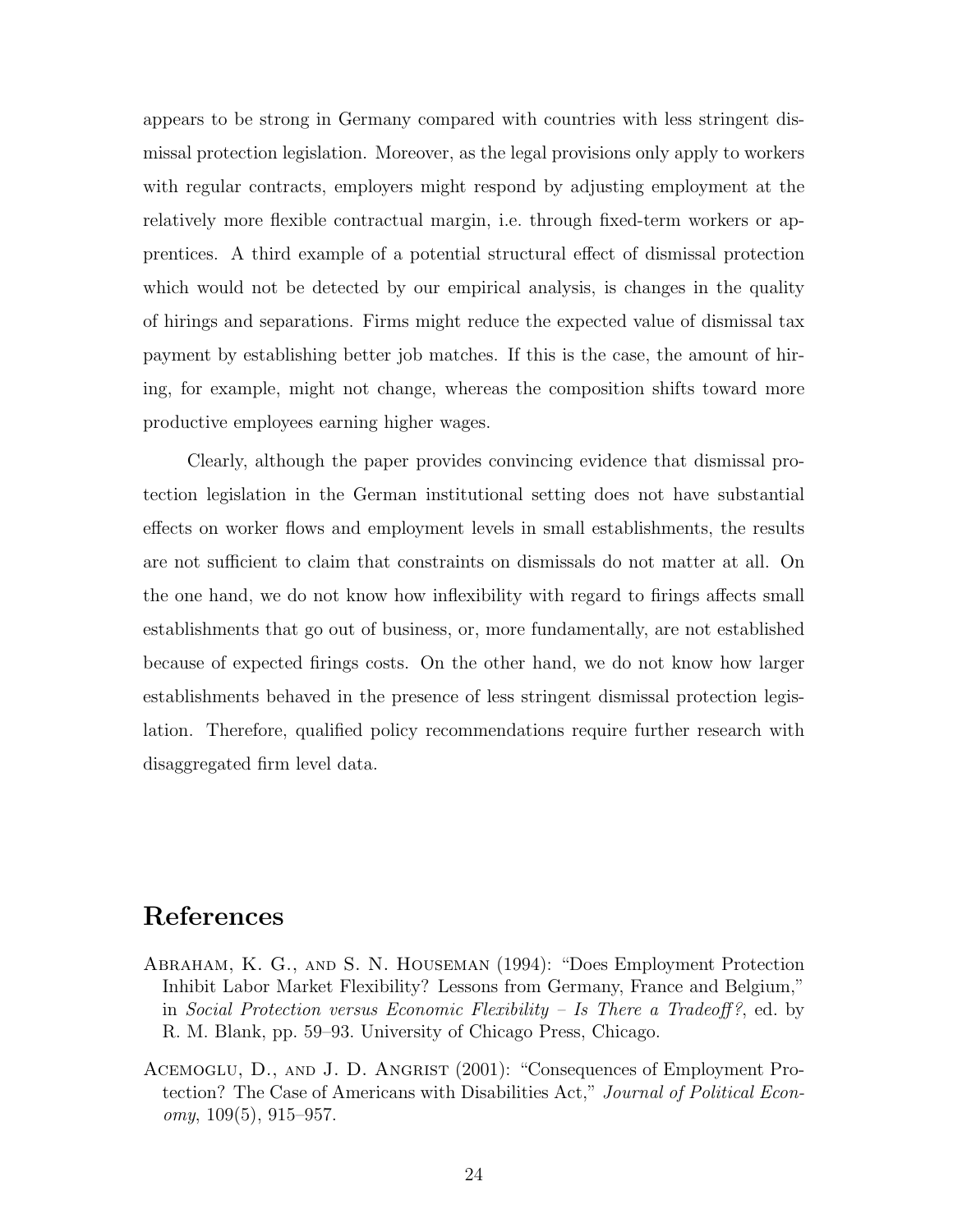- ADDISON, J. T., AND P. TEIXEIRA (2001): "The Economics of Employment Protection," IZA Discussion Paper No. 381. Bonn: IZA.
- Alvarez, F., and M. Veracierto (1998): "Search, Self-Insurance and Job-Security Provision," Federal Reserve Bank of Chicago Working Paper No. 98-2. Chicago: Federal Reverve Bank of Chicago.
- Bender, S., A. Haas, and C. Klose (2000): "IAB Employment Subsample 1975–1995: Opportunities for Analysis Provided by the Anonymised Subsample," IZA Discussion Paper No. 117, Bonn.
- Bentolila, S., and G. Bertola (1990): "Firing Costs and Labor Demand: How Bad is Eurosclerosis?," Review of Economic Studies, 57(3), 381–402.
- BERTOLA, G. (1992): "Labor Turnover Costs and Average Labor Demand," Journal of Labor Economics, 10(4), 389–411.
- BERTOLA, G., AND R. ROGERSON (1997): "Institutions and Labor Reallocation," European Economic Review, 41(6), 1147–1171.
- Boeri, T., and J. F. Jimeno-Serrano (2003): "The Effects of Employment Protection: Learning from Variable Enforcement," CEPR Discussion Paper No. 3926, London.
- Borgarello, A., P. Garibaldi, and L. Pacelli (2003): "Employment Protection and the Size of Firms," IZA Discussion Paper No. 787, Bonn.
- Burgess, S., J. Lane, and D. Stevens (2000): "Job Flows, Worker Flows, and Churning," Journal of Labor Economics, 18(3), 473–502.
- DAVIS, S., AND J. HALTIWANGER (1999): "On the Driving Forces behind Cyclical Movements in Employment and Job Reallocation," American Economic Review, 89(5), 1234–1258.
- EMMERICH, K., U. WALWEI, AND G. ZIKA (1997): "Beschäftigungswirkungen aktueller rechtspolitischer Interventionen im Bereich des Sozial-, Arbeits- und Steuerrechts," WSI Mitteilungen, 50(8), 561–568.
- HAMERMESH, D. S. (1988): "The Demand for Workers and Hours and the Effects of Job Security Policies: Theory and Evidence," in Employment, Unemployment, and Labor Utilization, ed. by R. A. Hart, pp. 9–32. Unwin Hyman.
- HUNT, J. (2000): "Firing Costs, Employment Fluctuations and Average Employment: An Examination of Germany," Economica, 67(May), 177–202.
- KÖLLING, A., C. SCHNABEL, AND J. WAGNER (2001): "Threshold Values in German Labor Law and Job Dynamics in Small Firms: The Case of the Disability Law," IZA Discussion Paper No. 386, Bonn.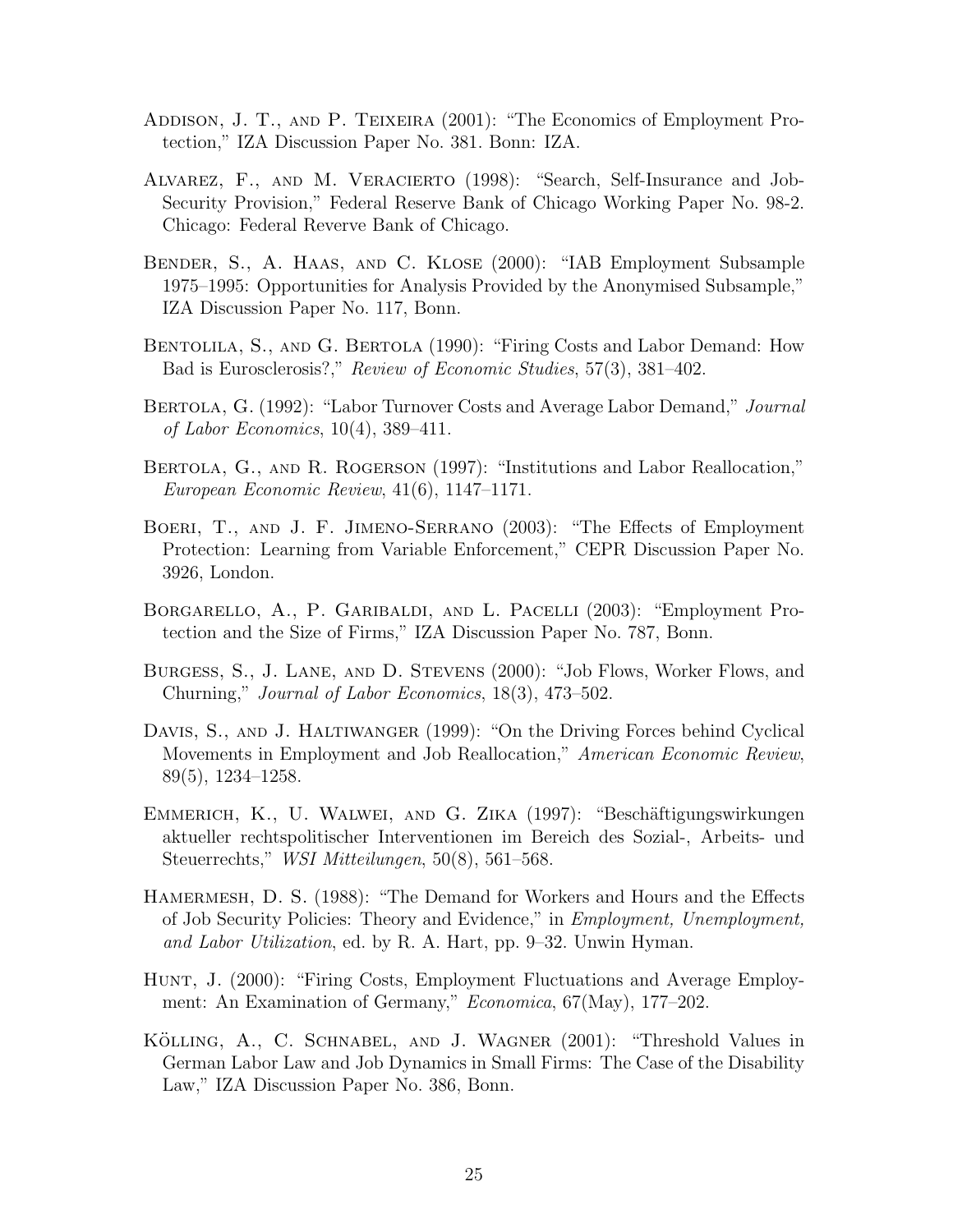- Kraft, K. (1993): "Eurosclerosis Reconsidered: Employment Protection and Workforce Adjustment in Germany," in *Employment Security and Labor Mar*ket Behavior – Interdisciplinary Approaches and International Evidence, ed. by C. F. Buechtemann, pp. 297–301. ILR Press, Ithaca.
- Kugler, A. D. (2004): "The Effect of Job Security Regulations on Labor Market Flexibility: Evidence from the Columbian Labor Market Reform," in Law and Employment: Lessons from Latin America and the Caribbean, ed. by J. J. Heckman, and C. Pagés-Serra, fortchoming Chicago University Press, Chicago.
- LAZEAR, E. (1990): "Job Security Provisions and Employment," Quarterly Journal of Economics, 105(3), 699–726.
- LINDBECK, A., AND D. J. SNOWER (1988): The Insider-Outsider Theory of Employment Protection. MIT Press, Cambridge, Mass.
- Ljungqvist, L. (2002): "How Do Lay-off Costs Affect Employment," The Economic Journal, 112(October), 829–853.
- Mortensen, D., and C. Pissarides (1999): "New Developments in Models of Search in the Labor Market," in *Handbook of Labor Economics*, ed. by O. Ashenfelter, and D. Card, vol. 3B, pp. 2567–2627. Elsevier Science, Amsterdam.
- Nickell, S., and R. Layard (1999): "Labor Market Institutions and Economic Performance," in *Handbook of Labor Economics*, ed. by O. Ashenfelter, and D. Card, vol. 3C, pp. 3029–3084. Elsevier, Amsterdam.
- OECD (1999): "Employment Protection and Labor Market Performance," Economic Outlook, 65(June), 49–132.
- PISSARIDES, C. (2001): "Employment Protection," Labour Economics, 8(2), 131– 159.
- SAAVEDRA, J., AND M. TORERO (2004): "Labor Market Reforms and their Impacts over Female Labor Demand and Job Market Turnover: The Case of Peru," in Law and Employment: Lessons from Latin America and the Caribbean, ed. by J. J. Heckman, and C. Pagés-Serra, fortchoming Chicago University Press, Chicago.
- Saint-Paul, G. (1996): Dual Labor Markets: A Macroeconomic Perspective. MIT Press, Cambridge MA.
- VERICK, S. (2004): "Threshold Effects of Dismissal Protection Legislation in Germany," IZA Discussion Paper No. 991, Bonn.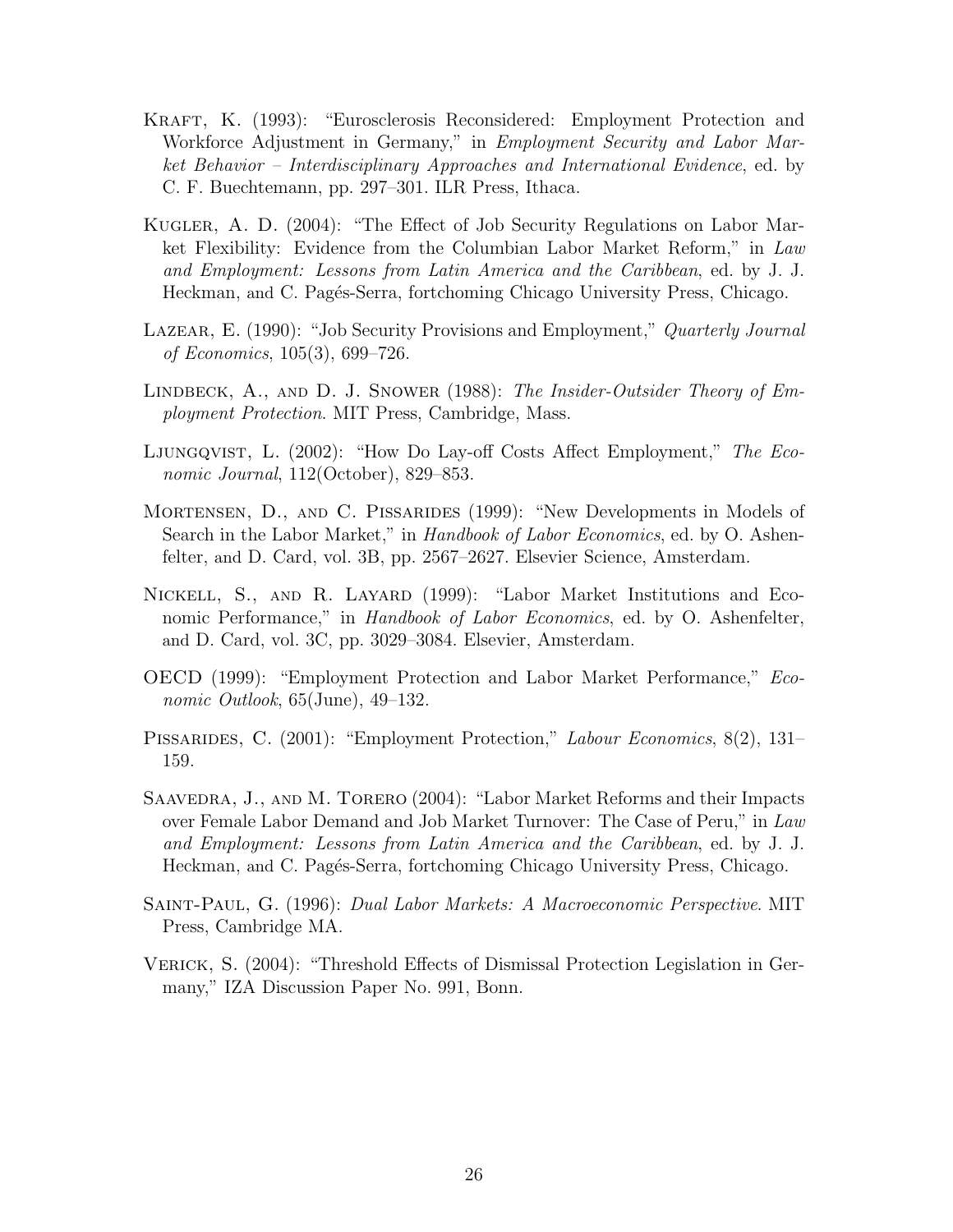

Figure 1: Sample Construction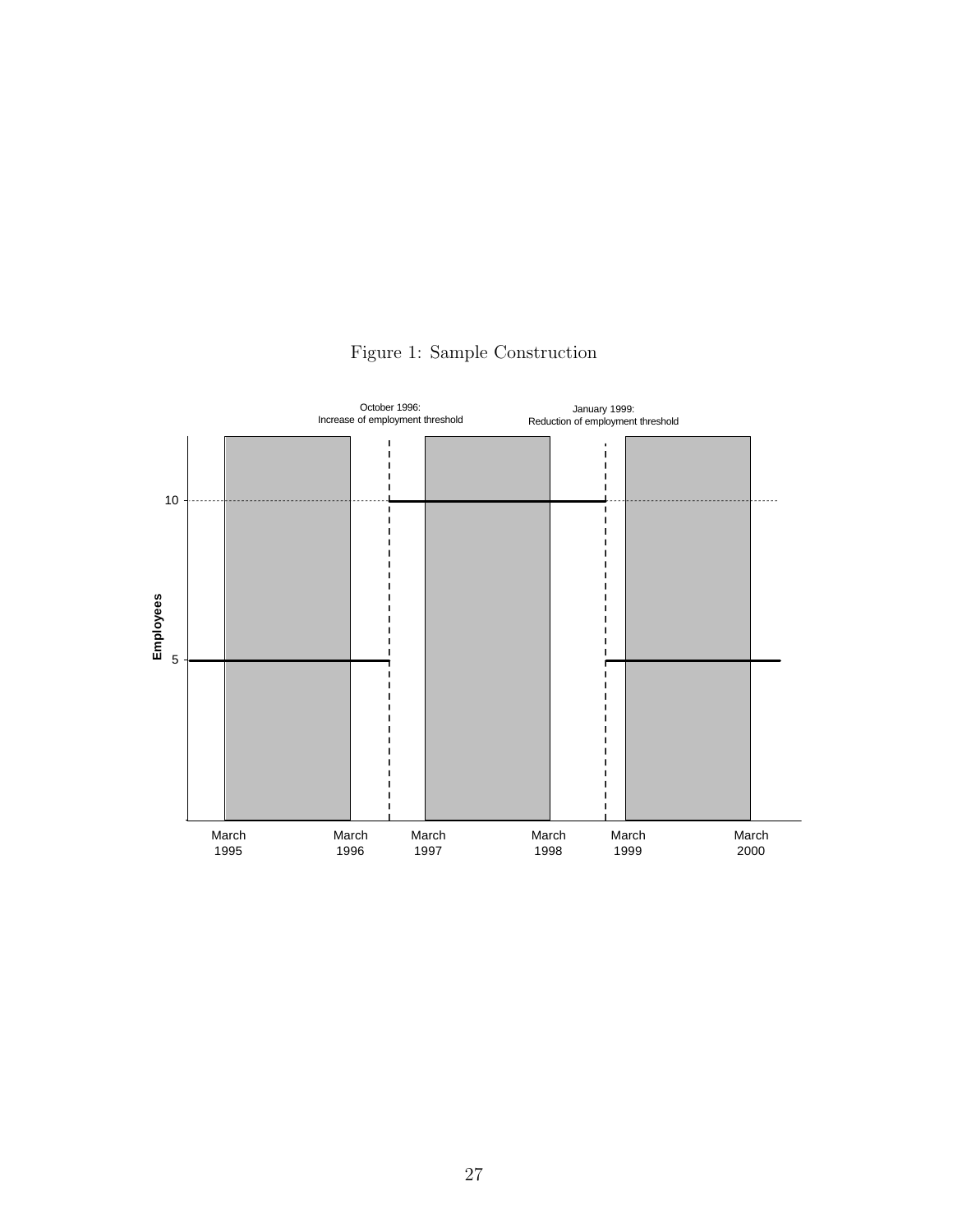

Figure 2: Frequency of Establishment Sizes

Note: Establishment sizes calculated according to provisions of German Protection against Dismissal Act.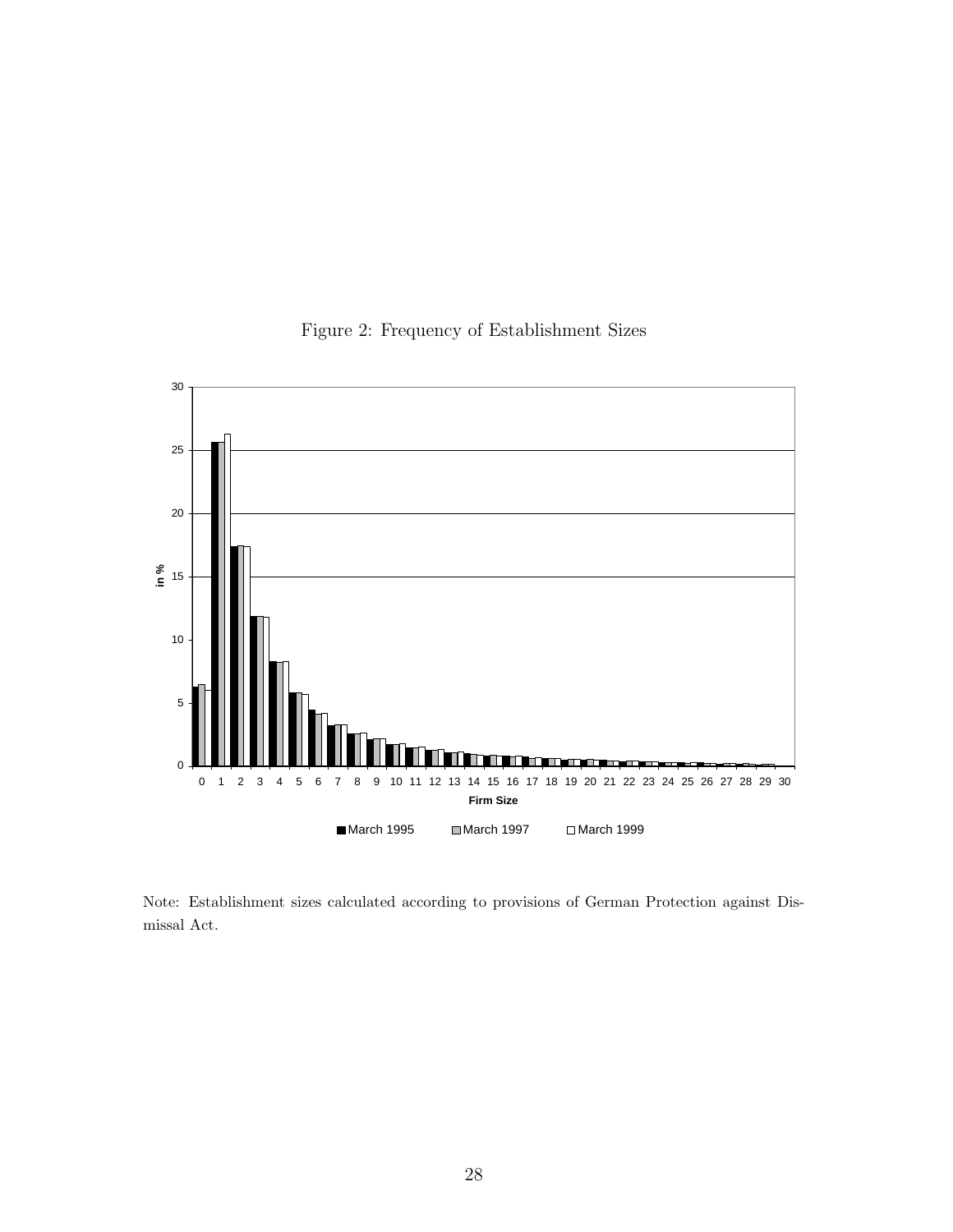

Figure 3: GDP Growth and Bankruptcies by Firm Size

Source: Statistics Germany, Creditreform.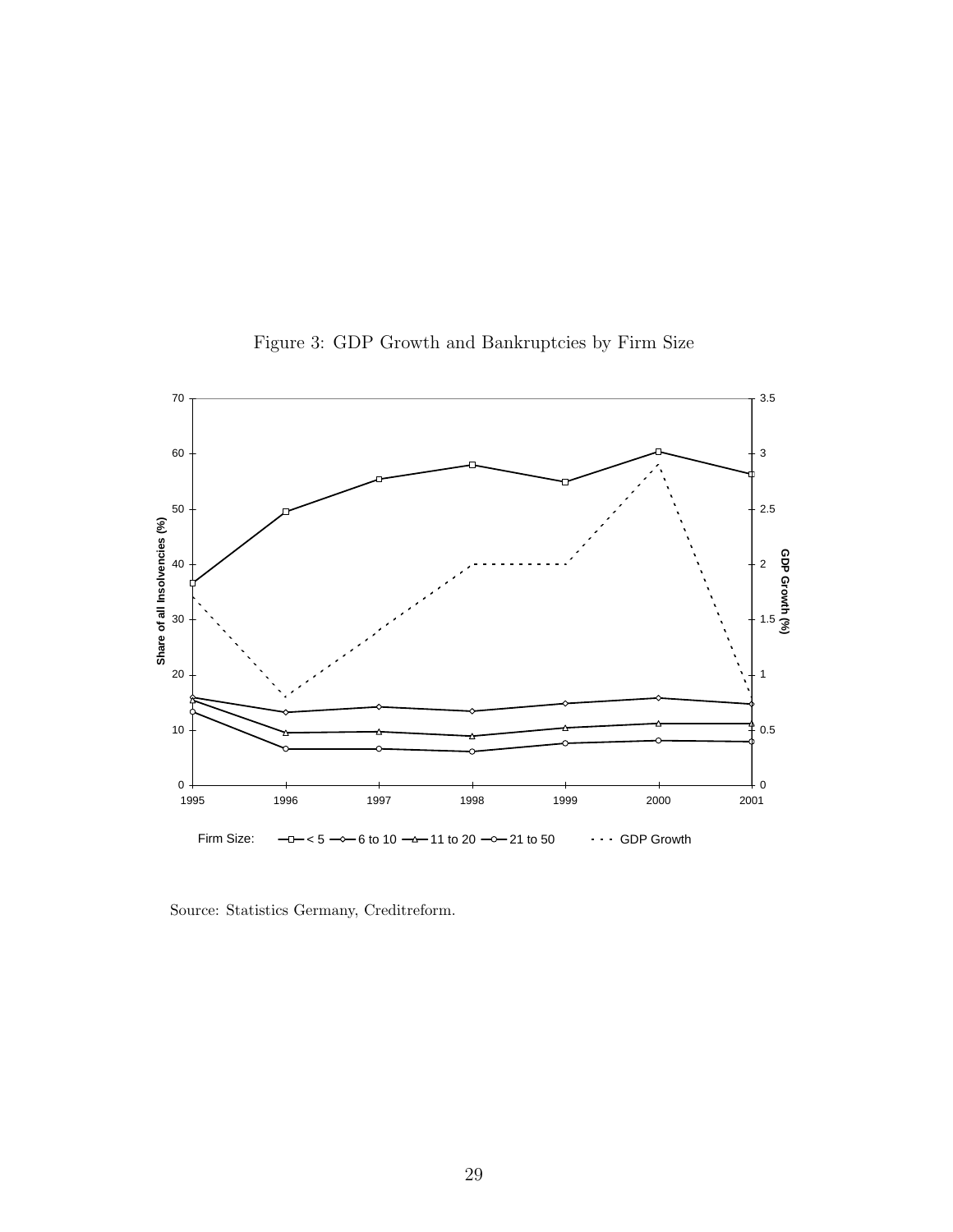|     |                              | 1995-1996           | 1997-1998                                    | 1999-2000                               | 1995-1996           | 1997-1998                              | 1999-2000                                 |  |  |
|-----|------------------------------|---------------------|----------------------------------------------|-----------------------------------------|---------------------|----------------------------------------|-------------------------------------------|--|--|
|     |                              | Firm Size 0-5       |                                              |                                         |                     | Firm Size 6-10                         |                                           |  |  |
| НR  | Mean<br>S.D.<br>Before-After | 46.177<br>(1.016)   | 49.976<br>(1.425)<br>$-3.799^{\dagger}$      | 55.273<br>(0.815)<br>$-5.297^{\dagger}$ | 37.611<br>(1.835)   | 36.764<br>(0.587)<br>$-0.847$          | 42.196<br>(0.623)<br>$-5.432^{\dagger}$   |  |  |
| SR  | Mean<br>S.D.<br>Before-After | 34.623<br>(0.427)   | 35.496<br>(0.435)<br>$-0.872$                | 39.520<br>(0.432)<br>$-4.025^{\dagger}$ | 39.182<br>(0.478)   | 37.231<br>(0.427)<br>$1.951^{\dagger}$ | 41.606<br>(0.461)<br>$-4.375^{\dagger}$   |  |  |
| JFR | Mean<br>S.D.<br>Before-After | 11.553<br>(0.867)   | 14.480<br>(1.174)<br>$-2.926^{\dagger}$      | 15.752<br>(0.578)<br>$-1.272$           | $-1.570$<br>(1.777) | $-0.467$<br>(0.451)<br>$-1.104$        | 0.590<br>(0.067)<br>$-1.057$              |  |  |
|     |                              | Firm Size 11-20     |                                              |                                         | Firm $Size > 20$    |                                        |                                           |  |  |
| НR  | Mean<br>S.D.<br>Before-After | 32.926<br>(0.568)   | 35.039<br>(0.687)<br>$-2.112^{\dagger}$      | 40.704<br>(0.912)<br>$-5.665^{\dagger}$ | 33.558<br>(0.987)   | 32.365<br>(0.980)<br>1.194             | 38.111<br>(1.171)<br>$-5.746^{\dagger}$   |  |  |
| SR  | Mean<br>S.D.<br>Before-After | 35.828<br>(0.490)   | 35.649<br>(0.540)<br>0.178                   | 40.168<br>(0.598)<br>$-4.520†$          | 35.201<br>(0.898)   | 33.946<br>(0.868)<br>1.255             | 37.527<br>(0.859)<br>$-3.581^{\dagger}$   |  |  |
| JFR | Mean<br>S.D.<br>Before-After | $-2.902$<br>(0.416) | $-0.610$<br>(0.440)<br>$-2.291$ <sup>t</sup> | 0.535<br>(0.562)<br>$-1.145$            | $-1.642$<br>(0.721) | $-1.581$<br>(0.685)<br>$-0.061$        | 0.584<br>(0.842)<br>$-2.165$ <sup>T</sup> |  |  |

Table 1: Worker Flow Rates by Establishment Size

Notes:  $\dagger$  indicates significance at the 95% confidence level. *JFR*: Job Flow Rate; *HR*: Hiring Rate; SR: Separation Rate. Before-After: comparison of means in sampling period with means in preceding sampling period.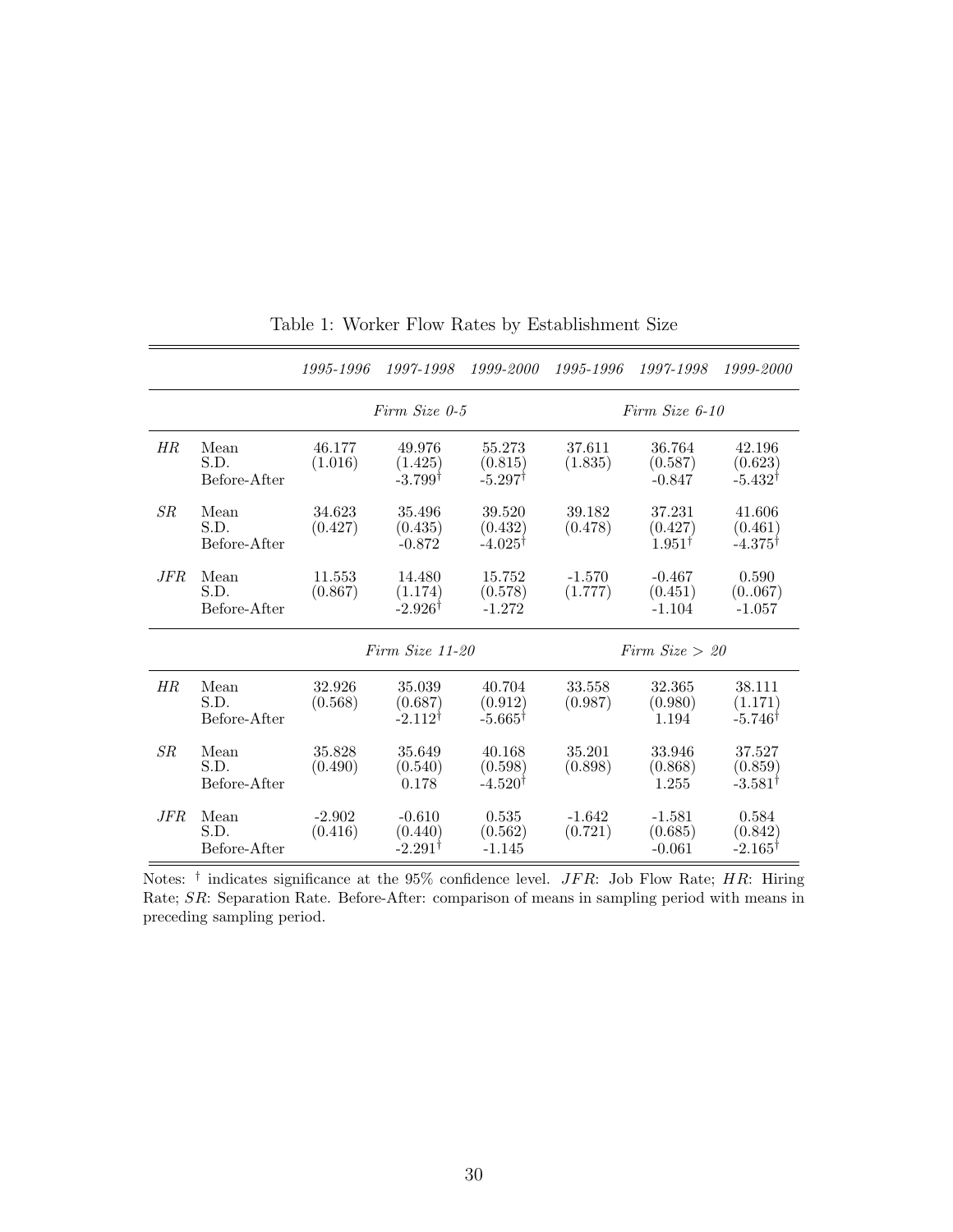|                   | (1)                              | (2)                          | (3)                                  | (4)                            | (5)                           | (6)                           | (7)                           | (8)                           |  |
|-------------------|----------------------------------|------------------------------|--------------------------------------|--------------------------------|-------------------------------|-------------------------------|-------------------------------|-------------------------------|--|
|                   | Dependent Variable: Hiring Rates |                              |                                      |                                |                               |                               |                               |                               |  |
| $0 - 4$           |                                  |                              | $0.062^{\dagger}$<br>(0.015)         | $0.081^{\dagger}$<br>(0.013)   |                               |                               | 0.026<br>(0.023)              | $0.049^{\dagger}$<br>(0.014)  |  |
| $0 - 5$           |                                  | $0.051^{\dagger}$<br>(0.013) |                                      |                                |                               | 0.013<br>(0.022)              |                               |                               |  |
| $\overline{5}$    |                                  |                              | 0.008<br>(0.013)                     | $0.025^{\dagger}$<br>(0.010)   |                               |                               | $-0.020$<br>(0.020)           | $-0.001$<br>(0.014)           |  |
| 6                 |                                  |                              |                                      | 0.077<br>$\left( 0.052\right)$ |                               |                               |                               | 0.054<br>(0.053)              |  |
| $\overline{7}$    |                                  |                              |                                      | 0.018<br>(0.011)               |                               |                               |                               | $-0.003$<br>(0.013)           |  |
| $Employment^{-1}$ | $0.284^{\dagger}$<br>(0.032)     | $0.257^{\dagger}$<br>(0.032) | $0.245^{\dagger}$<br>(0.032)         | $0.244^{\dagger}$<br>(0.031)   | $0.244^{\dagger}$<br>(0.030)  | $0.243^{\dagger}$<br>(0.030)  | $0.233^{\dagger}$<br>(0.031)  | $0.236^{\dagger}$<br>(0.031)  |  |
| Employment        |                                  |                              |                                      |                                | $-0.006^{\dagger}$<br>(0.001) | $-0.005^{\dagger}$<br>(0.002) | $-0.005^{\dagger}$<br>(0.002) | $-0.003^{\dagger}$<br>(0.001) |  |
|                   |                                  |                              | Dependent Variable: Separation Rates |                                |                               |                               |                               |                               |  |
| $0 - 4$           |                                  |                              | $0.053^{\dagger}$                    | $0.066^{\dagger}$              |                               |                               | $0.031^{\dagger}$<br>(0.008)  | $0.050^{\dagger}$             |  |
| $0 - 5$           |                                  | $0.048^{\dagger}$            | (0.007)                              | (0.008)                        |                               | $0.026^{\dagger}$             |                               | (0.010)                       |  |
| $\overline{5}$    |                                  | (0.006)                      | $0.031^{\dagger}$                    | $0.044^{\dagger}$              |                               | (0.007)                       | 0.014                         | $0.031^{\dagger}$             |  |
| 6                 |                                  |                              | (0.008)                              | (0.008)<br>$0.039^{\dagger}$   |                               |                               | (0.009)                       | (0.010)<br>$0.027^{\dagger}$  |  |
| 7                 |                                  |                              |                                      | (0.008)<br>$0.040^{\dagger}$   |                               |                               |                               | (0.010)<br>$0.029^{\dagger}$  |  |
| $Employment^{-1}$ | $-0.106^{\dagger}$               | $-0.131^{\dagger}$           | $-0.136^{\dagger}$                   | (0.010)<br>$-0.137^{\dagger}$  | $-0.137^{\dagger}$            | $-0.140^{\dagger}$            | $-0.144^{\dagger}$            | (0.011)<br>$-0.141^{\dagger}$ |  |
| Employment        | (0.012)                          | (0.013)                      | (0.013)                              | (0.013)                        | (0.013)<br>$-0.005^{\dagger}$ | (0.013)<br>$-0.003^{\dagger}$ | (0.013)<br>$-0.003^{\dagger}$ | (0.013)<br>$-0.002^{\dagger}$ |  |
|                   |                                  |                              |                                      |                                | (0.001)                       | (0.001)                       | (0.001)                       | (0.001)                       |  |
|                   |                                  |                              | Dependent Variable: Job Flow Rates   |                                |                               |                               |                               |                               |  |
| $0 - 4$           |                                  |                              | 0.010<br>(0.012)                     | 0.014<br>(0.009)               |                               |                               | $-0.004$<br>(0.022)           | $-0.001$<br>(0.010)           |  |
| $0 - 5$           |                                  | 0.003<br>(0.011)             |                                      |                                |                               | $-0.013$<br>(0.021)           |                               |                               |  |
| $\overline{5}$    |                                  |                              | $-0.023^{\dagger}$<br>(0.011)        | $-0.019^{\dagger}$<br>(0.007)  |                               |                               | $-0.034$<br>(0.019)           | $-0.032^{\dagger}$<br>(0.009) |  |
| 6                 |                                  |                              |                                      | 0.039<br>(0.051)               |                               |                               |                               | 0.027<br>(0.052)              |  |
| $\overline{7}$    |                                  |                              |                                      | $-0.021^{\dagger}$<br>(0.008)  |                               |                               |                               | $-0.032^{\dagger}$<br>(0.009) |  |
| $Employment^{-1}$ | $0.390^{\dagger}$<br>(0.028)     | $0.389^{\dagger}$<br>(0.027) | $0.381^{\dagger}$<br>(0.027)         | $0.381^{\dagger}$<br>(0.027)   | $0.381^{\dagger}$<br>(0.026)  | $0.383^{\dagger}$<br>(0.026)  | $0.377^{\dagger}$<br>(0.026)  | $0.377^{\dagger}$<br>(0.026)  |  |
| Employment        |                                  |                              |                                      |                                | $-0.001$<br>(0.001)           | $-0.002$<br>(0.002)           | $-0.002$<br>(0.002)           | $-0.002$<br>(0.001)           |  |

Table 2: Cross-Section Results, 1995-1996

Notes: Results from OLS. Robust standard errors in parentheses. 53,041 observations. † indicates significance at the 95% confidence level. All regressions include the following control variables: share of blue collar workers, share of females, share of apprentices, log average wage, mean age of employees, mean age of employees squared, 14 industry dummies, and six regional dummies.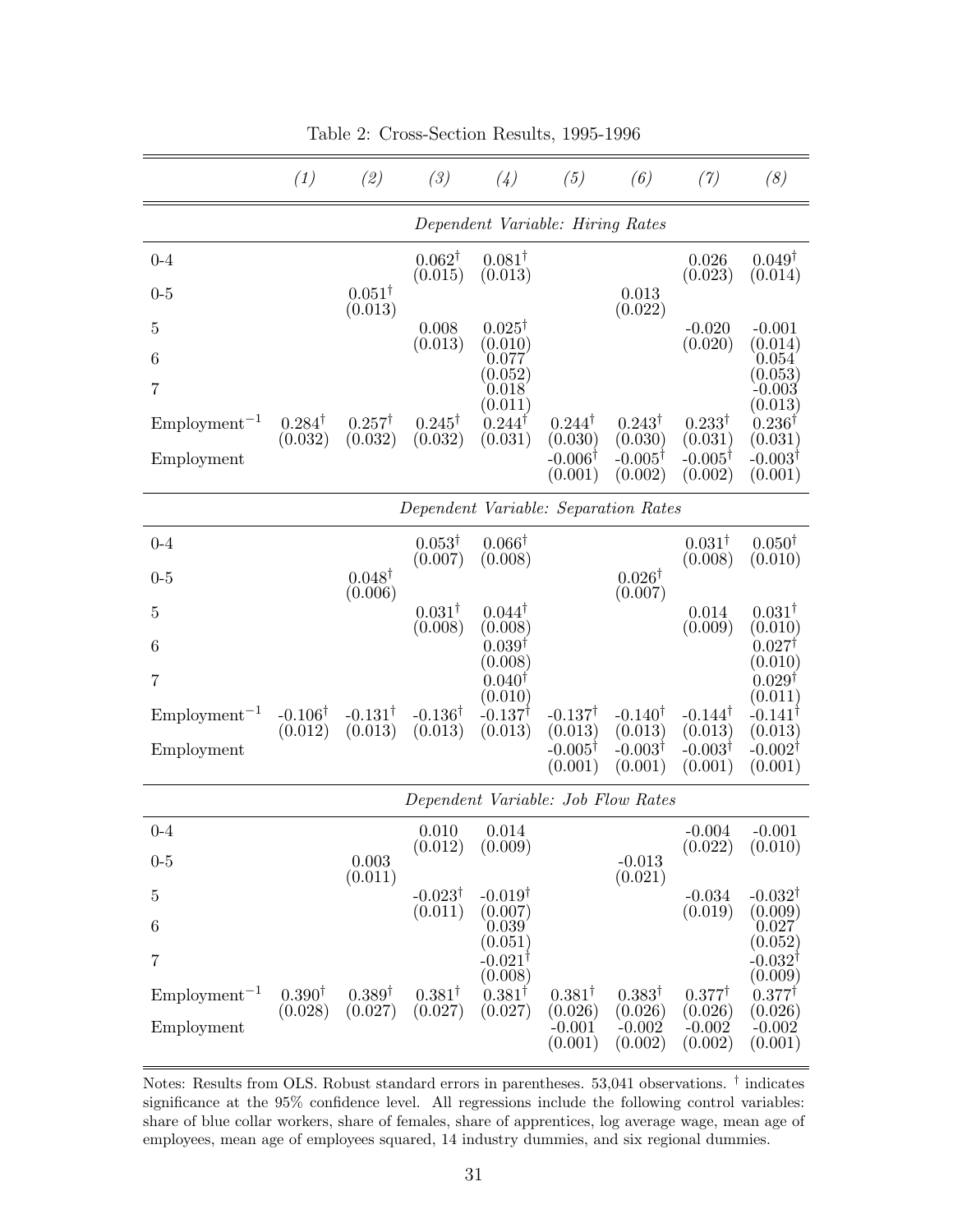| $Establish-$<br>ment Size | ΗR                  | Panel A: 1995 - 1997<br>SR | <i>JFR</i>          | Panel B: 1997 - 1999<br>SR<br>HR<br>JFR                     |
|---------------------------|---------------------|----------------------------|---------------------|-------------------------------------------------------------|
| $0-5$                     | $-1.822$<br>(3.873) | $-0.826$<br>(1.504)        | $-0.996$<br>(3.297) | 2.409<br>2.107<br>$-0.302$<br>(3.054)<br>(3.651)<br>(1.436) |
| $6 - 10$                  | $-2.409$<br>(2.642) | $-1.623$<br>(1.346)        | $-0.786$<br>(2.301) | 0.907<br>0.447<br>0.460<br>(2.096)<br>(1.335)<br>(1.618)    |
| 11-20                     | 1.622<br>(1.714)    | 0.545<br>(1.360)           | 1.076<br>(1.228)    | 1.038<br>1.207<br>$-0.170$<br>(1.911)<br>(1.392)<br>(1.349) |

Table 3: Difference-in-Differences Results: Basic Specification

Notes: Results from OLS. Robust standard errors in parentheses. Control Group: Establishment Size 21-30. Observations 1995-1997: 107,396. Observations 1997-1999: 109,255. <sup>†</sup> indicates significance at the 95% confidence level. All regressions include the following control variables and interactions of these variables with an index variable for year 1997 respectively 1999: share of blue collar workers, share of females, share of apprentices, log average wage, mean age of employees, mean age of employees squared,  $14$  industry dummies, and six regional dummies.  $JFR$ : Job Flow Rate; HR: Hiring Rate; SR: Separation Rate.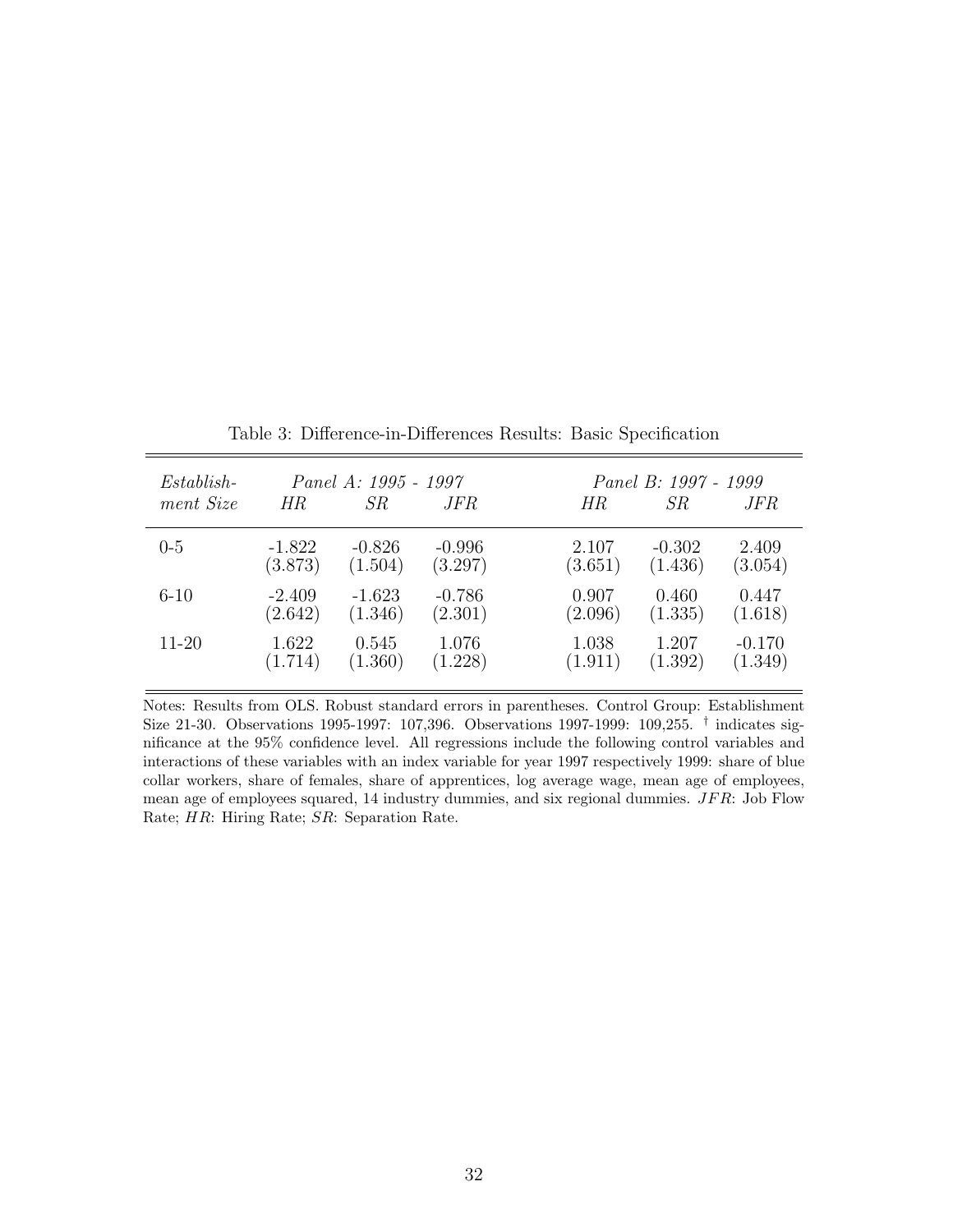| Establish- |          | Panel A: 1995 - 1997 |          | Panel B: 1997 - 1999 |          |          |  |
|------------|----------|----------------------|----------|----------------------|----------|----------|--|
| ment Size  | HR       | SR                   | JFR      | HR                   | SR       | JFR      |  |
| $0 - 4$    | $-2.582$ | $-1.090$             | $-1.492$ | 2.749                | $-0.109$ | 2.858    |  |
|            | (4.104)  | (1.541)              | (3.523)  | (3.839)              | (1.461)  | (3.239)  |  |
| 5          | 2.861    | 0.807                | 2.053    | $-2.581$             | $-1.416$ | $-1.165$ |  |
|            | (4.358)  | (1.976)              | (3.094)  | (4.413)              | (1.978)  | (3.126)  |  |
| 6          | $-7.104$ | $-1.886$             | $-5.218$ | 2.785                | 1.095    | 1.691    |  |
|            | (5.715)  | (1.594)              | (5.489)  | (2.702)              | (1.662)  | (2.100)  |  |
| $7-9$      | $-0.626$ | $-1.420$             | 0.793    | $-0.295$             | $-0.394$ | 0.099    |  |
|            | (2.118)  | (1.452)              | (1.598)  | (2.122)              | (1.411)  | (1.614)  |  |
| 10         | 1.130    | $-2.185$             | 3.315    | 2.163                | 3.186    | $-1.023$ |  |
|            | (3.122)  | (2.007)              | (2.560)  | (3.334)              | (2.049)  | (2.610)  |  |
| 11         | 2.467    | 1.217                | 1.250    | $-3.550$             | $-0.029$ | $-3.521$ |  |
|            | (2.839)  | (2.214)              | (1.938)  | (2.716)              | (2.100)  | (1.967)  |  |
| $12 - 15$  | 1.339    | 0.272                | 1.066    | 1.335                | 1.784    | $-0.449$ |  |
|            | (1.862)  | (1.493)              | (1.346)  | (2.066)              | (1.556)  | (1.455)  |  |
| $16 - 20$  | 1.617    | 0.558                | 1.060    | 2.933                | 0.983    | 1.949    |  |
|            | (2.169)  | (1.679)              | (1.491)  | (2.815)              | (1.848)  | (1.808)  |  |

Table 4: Difference-in-Differences Results: Extended Specification

Notes: See notes to Table 3.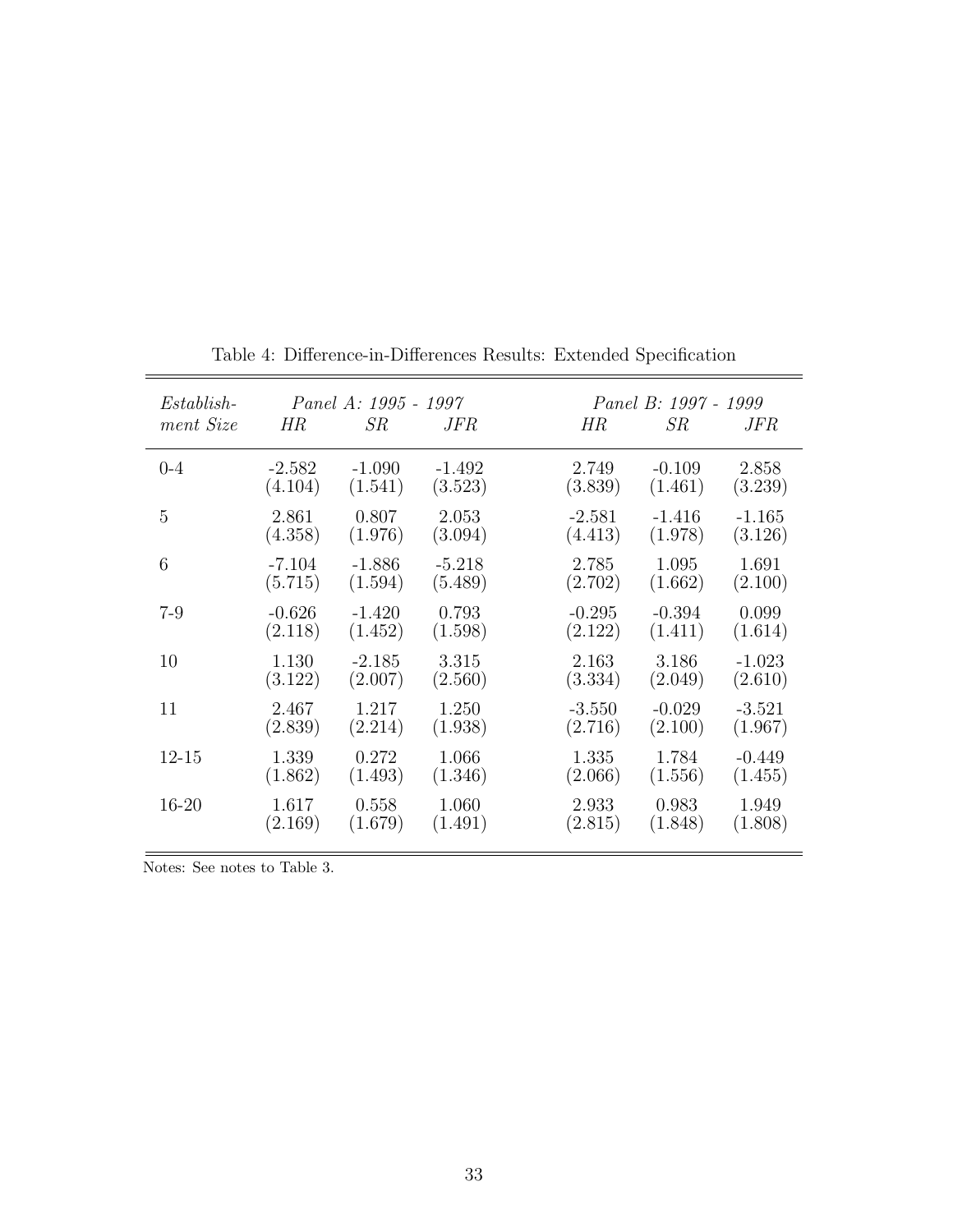| $Estabilish-$ |          | Panel A: 1995 - 1997 |            |                    | Panel B: 1997 - 1999 |                    |
|---------------|----------|----------------------|------------|--------------------|----------------------|--------------------|
| ment Size     | HR       | SR                   | <i>JFR</i> | НR                 | SR                   | <i>JFR</i>         |
| $0 - 4$       | $-4.252$ | $-1.670$             | $-2.582$   | $-0.144$           | $-1.071$             | 0.927              |
|               | (3.889)  | (1.571)              | (3.237)    | (3.988)            | (1.685)              | (3.096)            |
| 5             | 1.218    | 0.237                | 0.982      | $-5.506$           | $-2.388$             | $-3.119$           |
|               | (4.311)  | (1.997)              | (2.974)    | (4.657)            | (2.144)              | (3.124)            |
| 6             | $-8.754$ | $-2.464$             | $-6.290$   | $-0.148$           | 0.112                | $-0.260$           |
|               | (5.655)  | (1.621)              | (5.392)    | (3.112)            | (1.858)              | (2.127)            |
| $7-9$         | $-2.250$ | $-1.982$             | $-0.268$   | $-3.246$           | $-1.383$             | $-1.863$           |
|               | (2.136)  | (1.484)              | (1.484)    | (2.687)            | (1.643)              | (1.718)            |
| 10            | $-0.507$ | $-2.762$             | 2.255      | $-0.793$           | 2.211                | $-3.004$           |
|               | (3.150)  | (2.033)              | (2.507)    | (3.735)            | (2.218)              | (2.693)            |
| 11            | 0.859    | 0.669                | 0.190      | $-6.496^{\dagger}$ | $-1.028$             | $-5.468^{\dagger}$ |
|               | (2.907)  | (2.237)              | (1.914)    | (3.223)            | (2.269)              | (2.096)            |
| 12-15         | $-0.295$ | $-0.303$             | 0.008      | $-1.620$           | 0.799                | $-2.419$           |
|               | (1.995)  | (1.528)              | (1.348)    | (2.736)            | (1.777)              | (1.685)            |

Table 5: Difference-in-Differences Results: Alternative Control Group

Notes: Results from OLS. Robust standard errors in parentheses. Control Group: Establishment Size 16-20. Observations 1995-1997: 104,616 . Observations 1997-1999: 106,481. See also notes to Table 3.